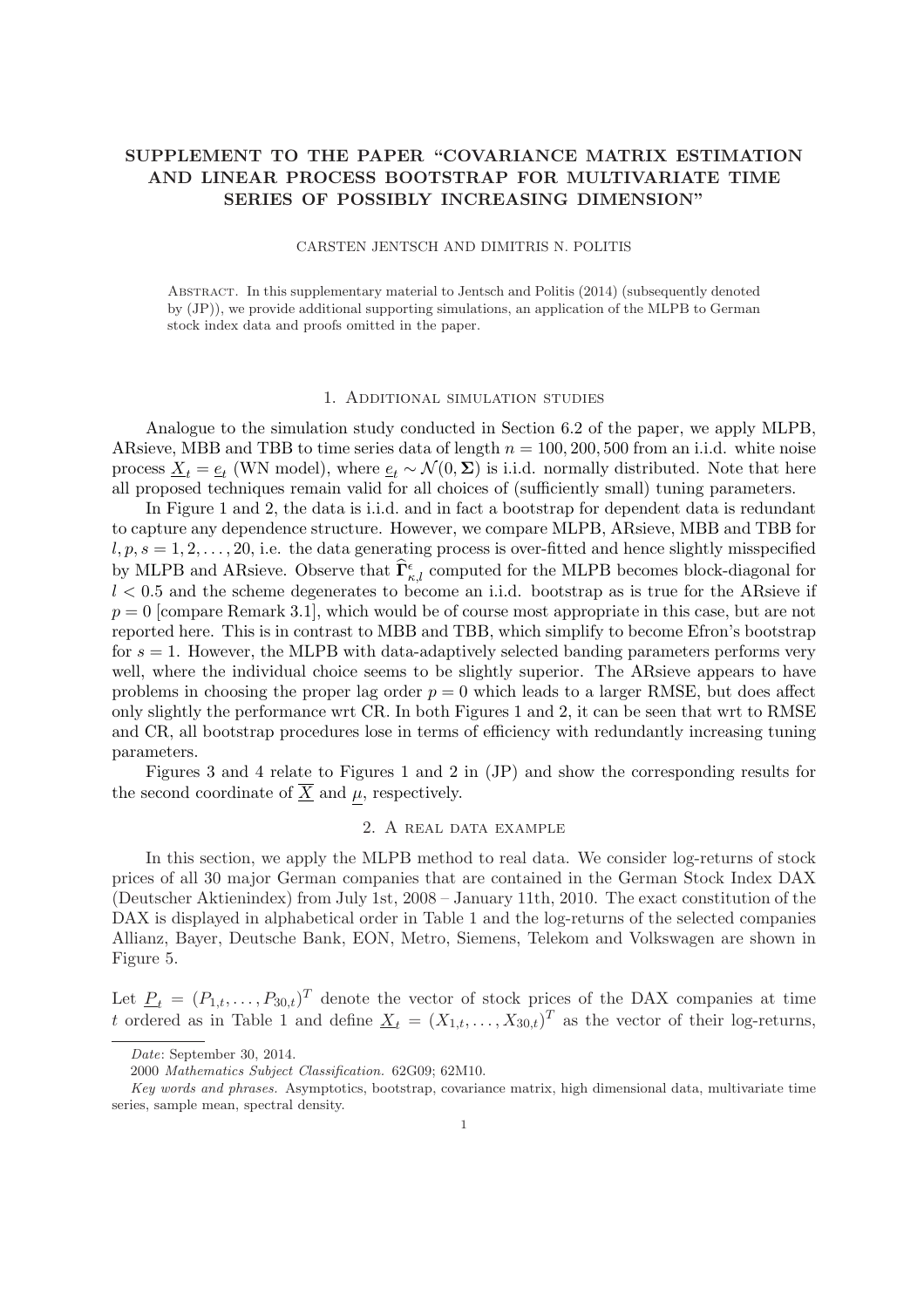

FIGURE 1. RMSE for estimating  $Var(\sqrt{n}(\overline{X}_1 - \mu_1))$  and CR of bootstrap confidence intervals for  $\mu_1$  by MLPB (solid), ARsieve (dashed), MBB (dotted) and TBB (dash-dotted) are reported vs. the respective tuning parameters  $l, p, s \in \{1, \ldots, 20\}$  for the WN model with sample size  $n \in \{100, 200, 500\}$ . Line segments indicate results for data-adaptively chosen tuning parameters. MLPB with individual (grey) and global (black) banding parameter choice are reported.

i.e.  $X_{j,t} = \log(P_{j,t}) - \log(P_{j,t-1})$ . We consider log-return data for  $d = 10, 20, 30$  stocks and  $n = 100, 200, 300, 400$  trading days starting on July 1st, 2008. The MLPB procedure as described in Section 3 is applied to estimate the distribution of the average log-returns of equally weighted portfolios of these stocks over different time horizons. Based on an MLPB bootstrap sample, we compute its vector-valued sample mean and its weighted sum, where the weights are chosen to be equal and summing to one, i.e. in the notation of Section 5, we use the weight vector  $\underline{b} = \frac{1}{d}$  $\frac{1}{d}$ 1<sub>d</sub>. The case of equal weights is meant to mimic the realistic scenario of an investor having a fixed amount of money to be invested equally on the d stocks chosen; increasing d would then mean increasing the diversification of the investor's portfolio without increasing the total amount of money invested.

The via MLPB estimated standard deviations and sample means of the average log-returns of the portfolios are displayed in Table 2 and the corresponding densities obtained by the R function  $density()$  are shown in Figure 6, where the bandwidth is chosen by Silverman's rule-ofthumb and a Gaussian kernel has been used (the default setting of  $density()$  in  $\mathbb{R}$ ). To get these results, the banding parameter  $l$  has been selected by the (global) rule suggested in Section 2.3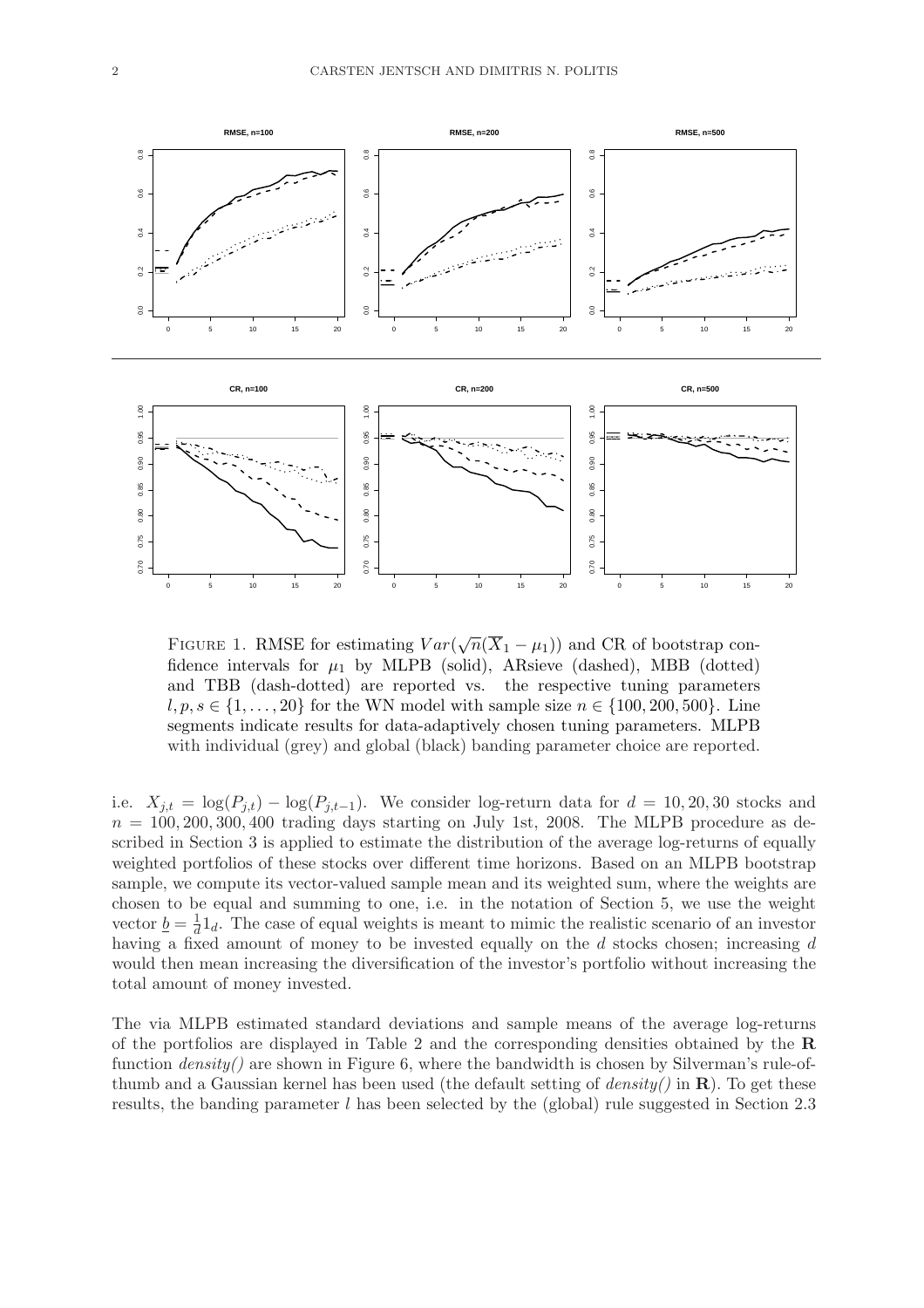

FIGURE 2. RMSE for estimating  $Var(\sqrt{n}(\overline{X}_2 - \mu_2))$  and CR of bootstrap confidence intervals for  $\mu_2$  by MLPB (solid), ARsieve (dashed), MBB (dotted) and TBB (dash-dotted) are reported vs. the respective tuning parameters  $l, p, s \in \{1, \ldots, 20\}$  for the WN model with sample size  $n \in \{100, 200, 500\}$ . Line segments indicate results for data-adaptively chosen tuning parameters. MLPB with individual (grey) and global (black) banding parameter choice are reported.

as displayed in Table 3,  $B = 1000$  bootstrap replications have been generated and the tuning parameters  $\epsilon$  and  $\beta$  are set equal to one.

Going from top to bottom in Figure 6, the effect of diversification can be seen as the number of stocks in the portfolio is increasing; the apparent result is that the estimated distributions become less skewed and more normal-looking. Furthermore, increased diversification is associated with a decrease of the corresponding standard deviations as displayed in Table 2. Going from left to right in Figure 6, i.e., increasing sample size, the distributions become also more peaked due to the expected decrease in variance—see also Table 2. Although the rule for banding parameter selection seems to choose too large values for  $l$  as shown in Table 3, the MLPB leads clearly to reasonable results. Table 3 also indicates that it may happen in practice that the selected banding parameter do not increase monotonically with sample size; this is, of course, a finite sample phenomenon.

To conclude the discussion of the real data example, two remarks are in order. First note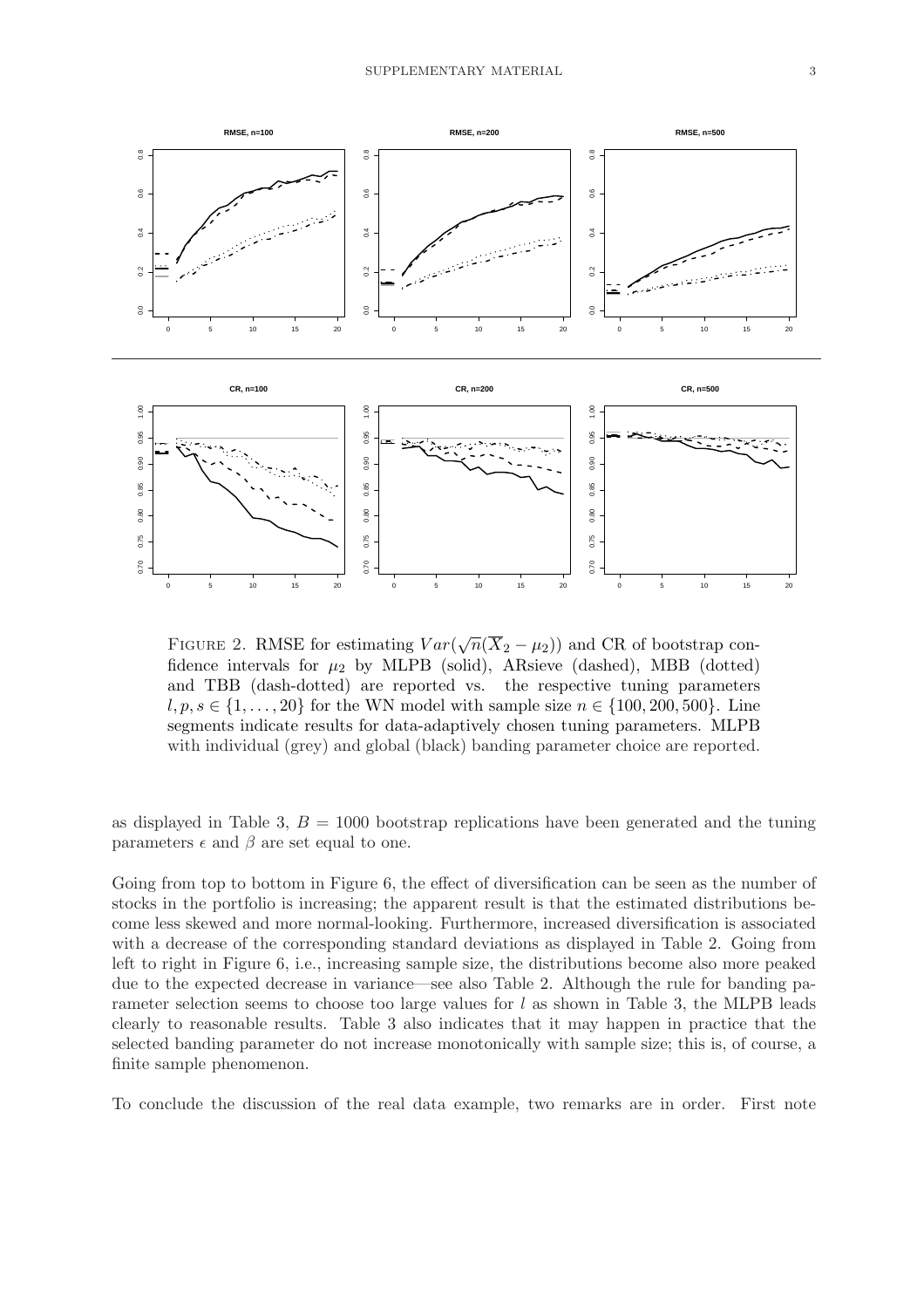

FIGURE 3. RMSE for estimating  $Var(\sqrt{n}(\overline{X}_2 - \mu_2))$  and CR of bootstrap confidence intervals for  $\mu_2$  by MLPB (solid), ARsieve (dashed), MBB (dotted) and TBB (dash-dotted) are reported vs. the respective tuning parameters  $l, p, s \in \{1, ..., 20\}$  for the VMA(1) model with sample size  $n \in \{100, 200, 500\}$ . Line segments indicate results for data-adaptively chosen tuning parameters. MLPB with individual (grey) and global (black) banding parameter choice are reported.

that financial returns are invariably assumed to be nonlinear time series, and are typically modelled as ARCH or GARCH processes. However, the MLPB is proven to work also for the sample mean of time series that are not necessarily linear—see e.g. Theorem 4.1, and thus is applicable here. In this real data example, we have used up to  $d = 30$  stocks and sample size  $n = 400$ . This leads to a  $(12,000 \times 12,000)$  covariance matrix whose eigenvalues and eigenvectors have to be computed and which has to be Cholesky decomposed and inverted to apply the MLPB scheme. The simulations have been executed on the bwGrid Cluster provided for scientific computing by the University of Mannheim with R version 2.13.2, where it is possible to do this for  $dn = 12,000$ . Without having access to such computational power, we propose to use the less demanding modified bootstrap scheme described in Section 5.4 of the paper, which results in qualitatively similar results, if  $S$  is chosen sufficiently small.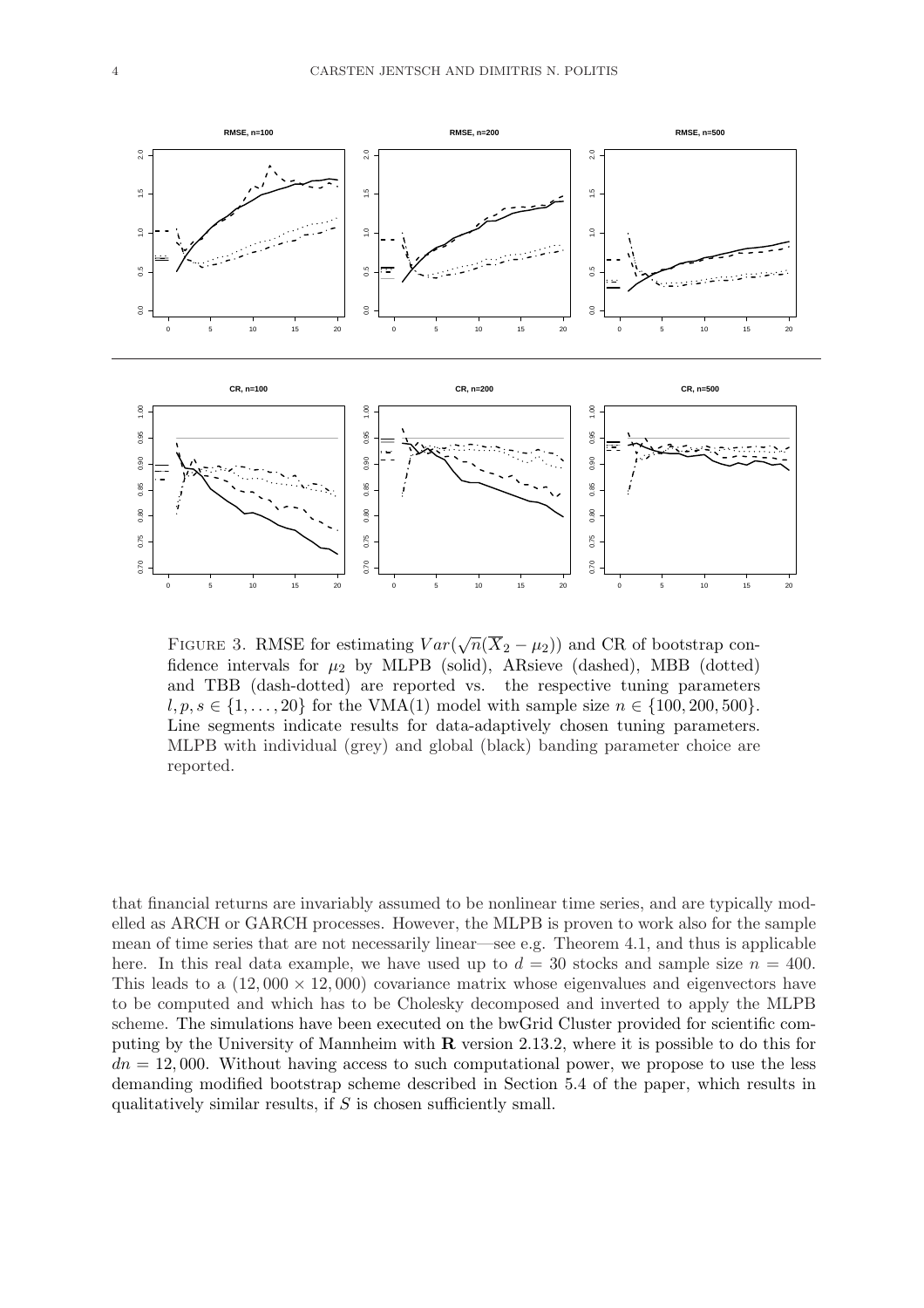

FIGURE 4. RMSE for estimating  $Var(\sqrt{n}(\overline{X}_2 - \mu_2))$  and CR of bootstrap confidence intervals for  $\mu_2$  by MLPB (solid), ARsieve (dashed), MBB (dotted) and TBB (dash-dotted) are reported vs. the respective tuning parameters  $l, p, s \in \{1, ..., 20\}$  for the VAR(1) model with sample size  $n \in \{100, 200, 500\}.$ Line segments indicate results for data-adaptively chosen tuning parameters. MLPB with individual (grey) and global (black) banding parameter choice are reported.

| Adidas         | Deutsche Lufthansa     | Linde         |  |  |
|----------------|------------------------|---------------|--|--|
| Allianz        | Deutsche Post          | MAN           |  |  |
| <b>BASF</b>    | Deutsche Telekom       | Merck KGAA    |  |  |
| Bayer          | E.ON                   | Metro         |  |  |
| Beiersdorf     | Fresenius              | Münchner Rück |  |  |
| <b>BMW</b>     | Fresenius Medical Care | <b>RWE</b>    |  |  |
| Commerzbank    | Heidelberg Cement      | SAP           |  |  |
| Daimler        | Henkel                 | Siemens       |  |  |
| Deutsche Bank  | Infineon               | Thyssen Krupp |  |  |
| Deutsche Börse | $K + S$                | Volkswagen    |  |  |
|                |                        |               |  |  |
|                |                        |               |  |  |

Table 1. DAX companies (on June 1st, 2012).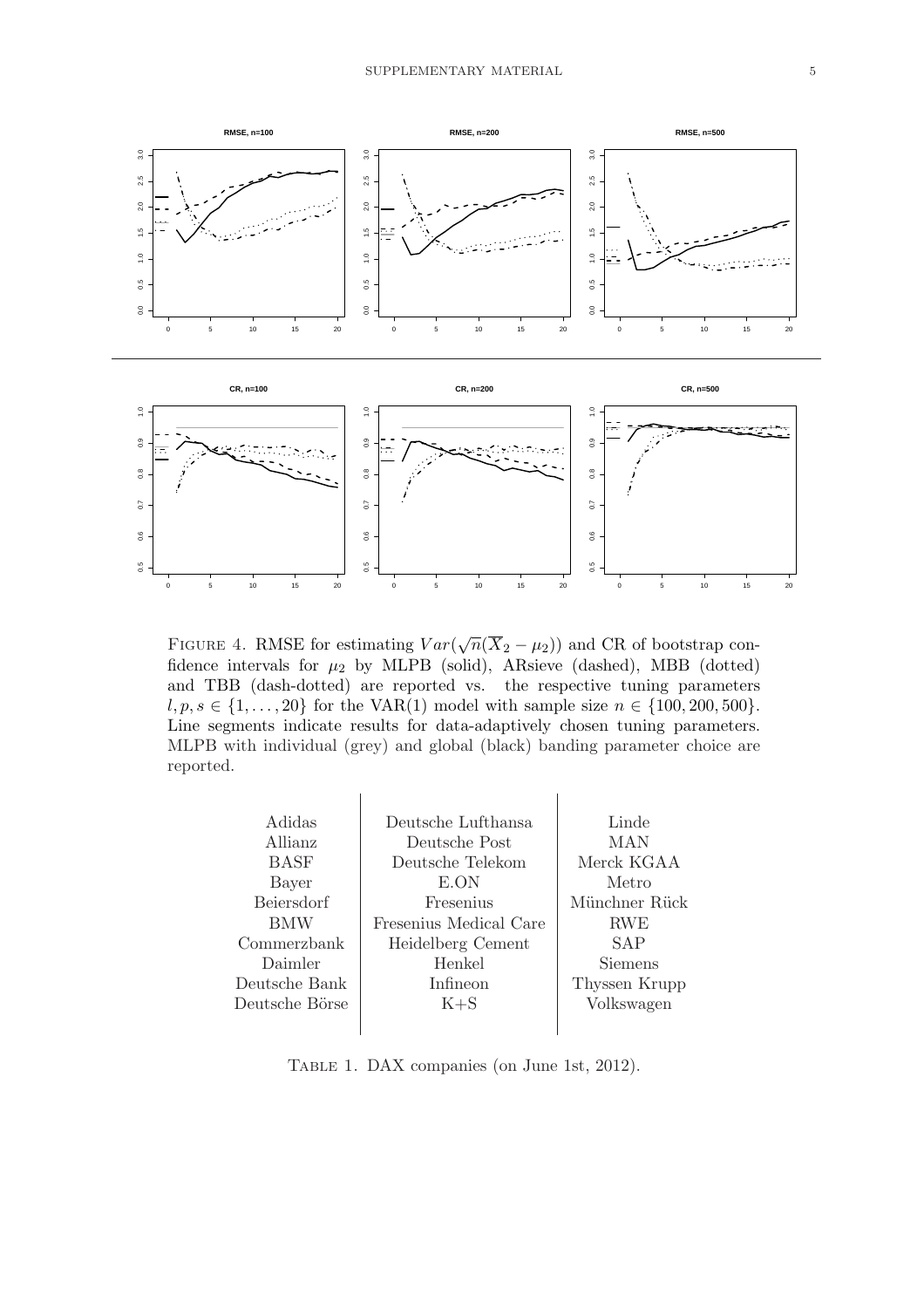

Figure 5. Log-returns of stock prices of selected German companies contained in the German stock index DAX for 400 trading days starting on July 1st, 2008.

|     | $n = 100$         |        | $n = 200$                                                                                                 |    | $n=300$                          |                                                                                | $n = 400$ |                     |
|-----|-------------------|--------|-----------------------------------------------------------------------------------------------------------|----|----------------------------------|--------------------------------------------------------------------------------|-----------|---------------------|
| d   | mean              | sd     | mean                                                                                                      | sd | mean                             | sd                                                                             | mean      | sd                  |
| 10. | $-0.1309$         | 1.1227 |                                                                                                           |    | $-0.4461$   $0.8266$   $-0.1449$ | $\begin{array}{ c c c c c c c c } \hline 0.7167 & 0.6661 \\\hline \end{array}$ |           | $\binom{0.5414}{ }$ |
| 20  | $-0.8819$         | 0.7957 |                                                                                                           |    | $0.2131$   $0.6524$   $-0.0601$  | $\vert$ 0.5120 $\vert$ 0.1505                                                  |           | $-0.5206$           |
|     | $30 \mid -0.7321$ |        | $\vert$ 0.8084 $\vert$ 0.7269 $\vert$ 0.6058 $\vert$ -0.0511 $\vert$ 0.5790 $\vert$ 0.0536 $\vert$ 0.4911 |    |                                  |                                                                                |           |                     |
|     |                   |        |                                                                                                           |    |                                  |                                                                                |           |                     |

TABLE 2. Comparison of bootstrap standard deviations and sample means  $\times 10^3$ , respectively, of average log-returns of equally weighted portfolios for different number of stocks  $d = 10, 20, 30$  and  $n = 100, 200, 300, 400$  trading days starting on July 1st, 2008.

| n<br>d | 100 | 200 | 300 | 400 |
|--------|-----|-----|-----|-----|
| 10     | 18  | 14  | 16  | 16  |
| 20     | 18  | 19  | 36  | 36  |
| 30     | 28  | 37  | 36  | 37  |

Table 3. Banding parameters selected by the rule-of-thumb suggested in Section 2.3 for log-return data for different number of stocks  $d = 10, 20, 30$  and  $n =$ 100, 200, 300, 400 trading days starting on July 1st, 2008.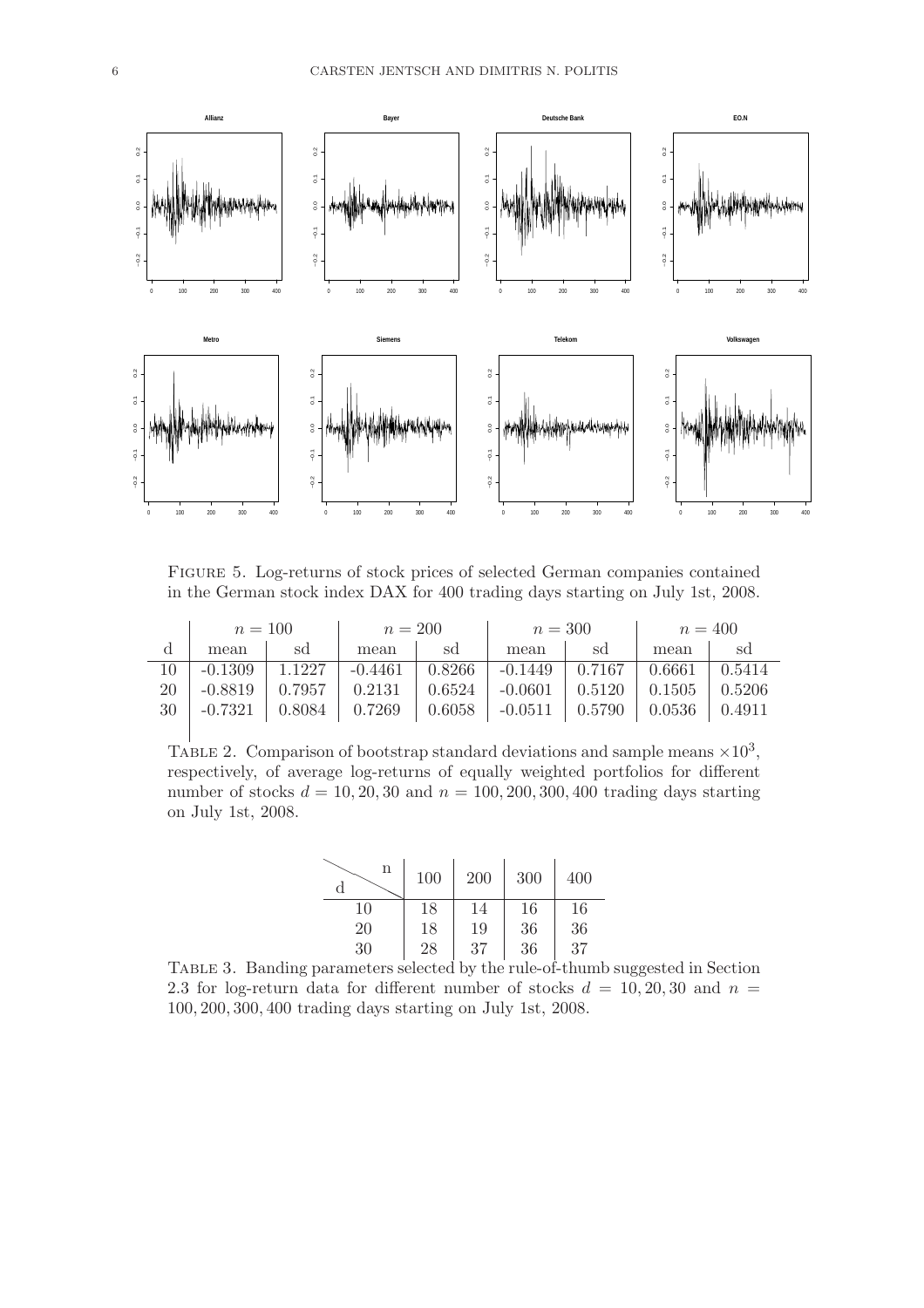

Figure 6. Bootstrap density plots of the average log-returns of an equally weighted portfolio that contains  $d = 10, 20, 30$  stocks (from top to bottom) for  $n = 100, 200, 300, 400$  (from left to right) trading days starting on July 1st, 2008.

# Appendix A. Proofs

**Proof of Theorem 2.1.** Symmetry of  $\Gamma_{\kappa,l} - \Gamma_{dn}$  together with problem 21, p. 313 in Horn and Johnson (1990) and plugging-in for  $\Gamma_{\kappa,l}(i,j)$  and  $\Gamma_{dn}(i,j)$  yields

$$
\rho(\widehat{\mathbf{\Gamma}}_{\kappa,l} - \mathbf{\Gamma}_{dn}) \leq \max_{1 \leq j \leq dn} \sum_{i=1}^{dn} |\kappa_l(m_2(i,j))\widehat{C}_{\underline{m}_1(i,j)}(m_2(i,j)) - C_{\underline{m}_1(i,j)}(m_2(i,j))|
$$
  

$$
\leq 2 \sum_{i,j=1}^d \sum_{h=0}^{n-1} |\kappa_l(h)\widehat{C}_{ij}(h) - C_{ij}(h)|,
$$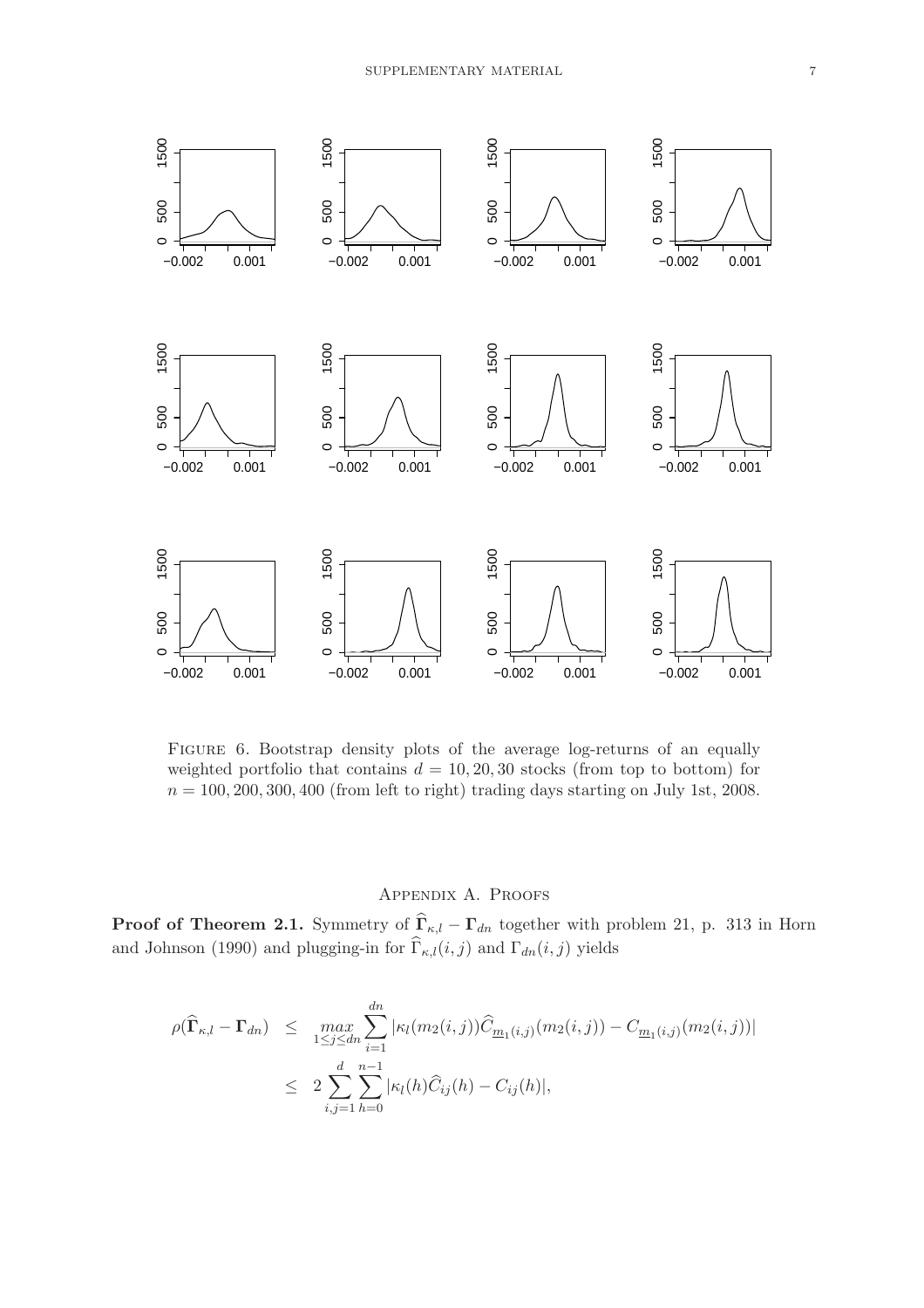where the second inequality is implied by the definitions of  $m_1(\cdot, \cdot)$  and  $m_2(\cdot, \cdot)$  in (2.4). By splitting-up the expression on the last right-hand side above and plugging-in for  $\kappa_l(h)$ , we get

$$
\rho(\widehat{\mathbf{I}}_{\kappa,l} - \mathbf{\Gamma}_{dn}) \leq 2 \sum_{i,j=1}^{d} \left( \sum_{h=0}^{l} |\widehat{C}_{ij}(h) - C_{ij}(h)| + \sum_{h=l+1}^{\lfloor c_{\kappa}l \rfloor} |\kappa_l(h)\widehat{C}_{ij}(h) - C_{ij}(h)| + \sum_{h=\lfloor c_{\kappa}l \rfloor+1}^{n-1} |C_{ij}(h)| \right)
$$
  
=: A<sub>1</sub> + A<sub>2</sub> + A<sub>3</sub>.

Now, before considering  $A_1$  and  $A_2$  separately, note that

$$
\|\widehat{C}_{ij}(h) - C_{ij}(h)\|_2 \leq \frac{1}{n} \|\sum_{t=\max(1,1-h)}^{\min(n,n-h)} (X_{i,t+h} - \overline{X}_i)(X_{j,t} - \overline{X}_j) - (n - |h|)C_{ij}(h)\|_2 + \frac{|h|}{n} \|C_{ij}(h)\|_2
$$
  

$$
\leq \frac{M}{\sqrt{n}} + \frac{|h|}{n} |C_{ij}(h)|,
$$
 (A.1)

where the second inequality follows from assumption  $(A2)$ . Using this result, we obtain

$$
||A_1||_2 \le 2 \sum_{i,j=1}^d \sum_{h=0}^l \left( \frac{M}{\sqrt{n}} + \frac{|h|}{n} |C_{ij}(h)| \right) \le \frac{2Md^2(l+1)}{\sqrt{n}} + 2 \sum_{h=0}^l \frac{|h|}{n} |\mathbf{C}(h)|_1.
$$

Now, consider  $A_2$ . First, it holds

$$
A_2 \leq 2 \sum_{i,j=1}^d \sum_{h=l+1}^{\lfloor c_k l \rfloor} |\kappa_l(h)| |\widehat{C}_{ij}(h) - C_{ij}(h)| + 2 \sum_{h=l+1}^{\lfloor c_k l \rfloor} |\kappa_l(h) - 1||\mathbf{C}(h)|_1
$$
  

$$
\leq 2 \sum_{i,j=1}^d \sum_{h=l+1}^{\lfloor c_k l \rfloor} |\widehat{C}_{ij}(h) - C_{ij}(h)| + 2 \sum_{h=l+1}^{\lfloor c_k l \rfloor} |\mathbf{C}(h)|_1
$$

and straightforward application of (A.1) results in

$$
||A_2||_2 \le 2 \sum_{i,j=1}^d \sum_{h=l+1}^{\lfloor c_k l \rfloor} \left( \frac{M}{\sqrt{n}} + \frac{|h|}{n} |C_{ij}(h)| \right) + 2 \sum_{h=l+1}^{\lfloor c_k l \rfloor} |\mathbf{C}(h)|_1
$$
  

$$
\le \frac{2Md^2(|c_kl|-l)}{\sqrt{N}} + 2 \sum_{h=l+1}^{\lfloor c_k l \rfloor} \frac{|h|}{n} |\mathbf{C}(h)|_1 + 2 \sum_{h=l+1}^{\lfloor c_k l \rfloor} |\mathbf{C}(h)|_1.
$$

#### Proof of Theorem 2.2.

Without loss of generality, the eigenvalues of  $\mathbf{R}_{\kappa,l}$  can be ordered such that  $r_1 \geq r_2 \geq \cdots \geq r_{dn}$ and let  $\lambda_{max}(\mathbf{A})$  and  $\lambda_{min}(\mathbf{A})$  denote the largest and the smallest eigenvalue of a matrix  $\mathbf{A}$ , respectively. Then, by Corollary 4.3.3 in Horn and Johnson (1990), it holds

$$
-r_{dn} = -\lambda_{min}(\widehat{\mathbf{R}}_{\kappa,l}) = \lambda_{max}(-\widehat{\mathbf{R}}_{\kappa,l}) \le \lambda_{max}(\mathbf{R}_{dn} - \widehat{\mathbf{R}}_{\kappa,l}) \le \rho(\mathbf{R}_{dn} - \widehat{\mathbf{R}}_{\kappa,l}),
$$
(A.2)

where  $\mathbf{R}_{dn} = \hat{\mathbf{V}}^{-1/2}\mathbf{\Gamma}_{dn}\hat{\mathbf{V}}^{-1/2}$  and the last inequality follows from the definition of the operator norm and the spectral factorization of a symmetric matrix. Further, it holds

$$
\widehat{\mathbf{\Gamma}}_{\kappa,l}^{\epsilon} - \widehat{\mathbf{\Gamma}}_{\kappa,l} = \widehat{\mathbf{V}}^{1/2} \mathbf{S} (\mathbf{D}^{\epsilon} - \mathbf{D}) \mathbf{S}^T \widehat{\mathbf{V}}^{1/2},
$$

where

$$
\mathbf{D}^{\epsilon}-\mathbf{D}=diag\left(max(r_i,\epsilon n^{-\beta})-r_i,i=1,\ldots,dn\right)=diag\left(max(0,\epsilon n^{-\beta}-r_i),i=1,\ldots,dn\right).
$$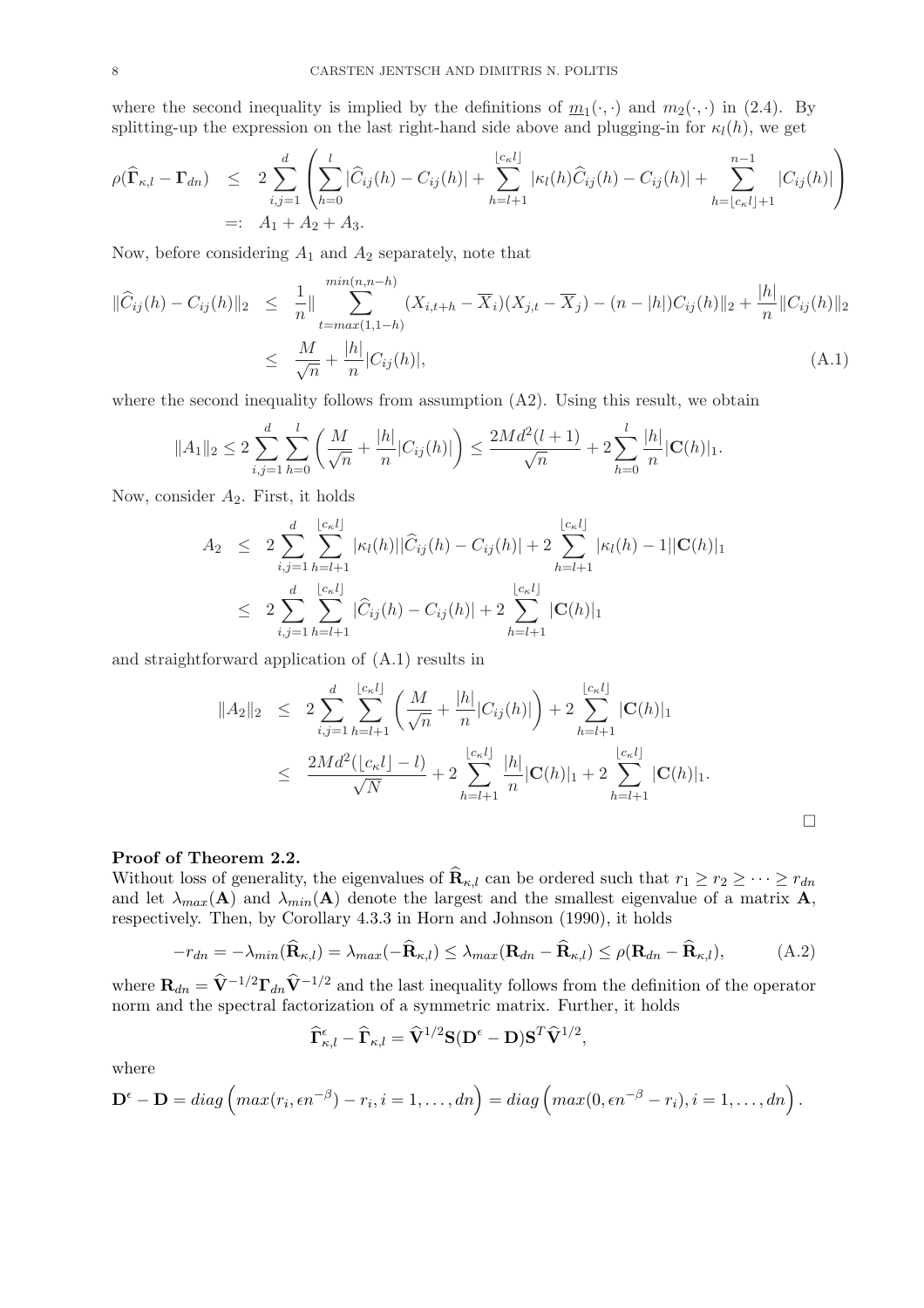Together with (A.2) and

$$
\rho(\mathbf{\Gamma}_{dn} - \widehat{\mathbf{\Gamma}}_{\kappa,l}) \leq \rho^2(\mathbf{V}^{1/2})\rho(\mathbf{S}(\mathbf{D}^{\epsilon} - \mathbf{D})\mathbf{S}^T) = \max_{i} \widehat{C}_{ii}(0) \cdot \max(0, \epsilon n^{-\beta} - r_{dn})
$$

this leads to

$$
\rho(\widehat{\mathbf{\Gamma}}^{\epsilon}_{\kappa,l} - \mathbf{\Gamma}_{dn}) \leq max(0, \epsilon \max_{i} \widehat{C}_{ii}(0)n^{-\beta} - r_{dn}) + \rho(\widehat{\mathbf{\Gamma}}_{\kappa,l} - \mathbf{\Gamma}_{dn})
$$
\n
$$
\leq \max_{i} \widehat{C}_{ii}(0) \left( \epsilon n^{-\beta} + \frac{1}{\max_{i} \widehat{C}_{ii}(0)} \rho(\mathbf{\Gamma}_{dn} - \widehat{\mathbf{\Gamma}}_{\kappa,l}) \right) + \rho(\mathbf{\Gamma}_{dn} - \widehat{\mathbf{\Gamma}}_{\kappa,l})
$$
\n
$$
= \epsilon \max_{i} \widehat{C}_{ii}(0)n^{-\beta} + 2\rho(\widehat{\mathbf{\Gamma}}_{\kappa,l} - \mathbf{\Gamma}_{dn}).
$$

From  $\|\widehat{C}_{ii}(0)\|_2 = C_{ii}(0) + O(\frac{1}{\sqrt{n}})$  $\frac{1}{n}$ ,  $i = 1, ..., d$  and Theorem 2.1, we get the desired result.  $\Box$ 

### Proof of Corollary 2.1.

By (A1), Gerschgorins Theorem and by (A3), we have that  $\rho(\mathbf{\Gamma}_{dn}^{1}), \rho(\mathbf{\Gamma}_{dn}^{1/2})$  and  $\rho(\mathbf{\Gamma}_{dn}^{-1/2})$ are bounded from above and from below. The claimed result for  $\rho(\hat{\Gamma}_{\kappa,l}^{\epsilon} - \Gamma_{dn})$  follows directly from Theorem 2.2and the corresponding result for the inverses of  $\hat{\Gamma}_{\kappa,l}^{\epsilon}$  and  $\Gamma_{dn}$  follows from the proof of Theorem 2 in McMurry and Politis (2010). The claimed convergence of the Cholesky matrices is established through Theorem 2.1 of Drmac, Omladic and Veselic (1994), which provides the bound

$$
\rho\left((\widehat{\Gamma}_{\kappa,l}^{\epsilon})^{1/2} - \Gamma_{dn}^{1/2}\right) \le \frac{2c_n \rho(\Gamma_{dn}^{1/2})\rho(\Gamma_{dn}^{-1/2}(\widehat{\Gamma}_{\kappa,l}^{\epsilon} - \Gamma_{dn})(\Gamma_{dn}^{-1/2})^T)}{\sqrt{1 - 4c_n^2 \rho(\Gamma_{dn}^{-1/2}(\widehat{\Gamma}_{\kappa,l}^{\epsilon} - \Gamma_{dn})(\Gamma_{dn}^{-1/2})^T)}},\tag{A.3}
$$

where  $c_n = \frac{1}{2} + \lfloor \log_2(dn) \rfloor$  if the radicand in the denominator above is strictly positive. Since  $\rho(\Gamma_{dn}^{1/2})$  and  $\rho(\Gamma_{dn}^{-1/2})$  are bounded from above, the desired results hold if  $\log^2(n) \cdot r_{l,n} = o(1)$ . The corresponding result for their inverses follows from

$$
\mathbf{\Gamma}_{dn}^{-1/2} - (\widehat{\mathbf{\Gamma}}_{\kappa,l}^{\epsilon})^{-1/2} = (\widehat{\mathbf{\Gamma}}_{\kappa,l}^{\epsilon})^{-1/2} \left( (\widehat{\mathbf{\Gamma}}_{\kappa,l}^{\epsilon})^{1/2} - \mathbf{\Gamma}_{dn}^{1/2} \right) \mathbf{\Gamma}_{dn}^{-1/2},
$$

which also implies boundedness of  $\rho((\hat{\Gamma}_{\kappa,l}^{\epsilon})^{1/2})$  and  $\rho((\hat{\Gamma}_{\kappa,l}^{\epsilon})^{-1/2})$  from above and from below, which concludes this proof.  $\Box$ 

### Proof of Theorem 4.1.

Let  $\tilde{\underline{Z}}^*$  be the bootstrap sample that is defined analogue to  $\underline{Z}^*$  in Step 4 of Section 3 in (JP) except that the resample is drawn from the standardized values of  $\widetilde{\underline{W}} = \Gamma_{dn}^{-1/2} \underline{Y}$  instead of  $\underline{W} = (\hat{\Gamma}_{\kappa,l}^{\epsilon})^{-1/2} \underline{Y}$ . Now, the proof of Theorem 4.1 proceeds through a sequence of lemmas. Lemma  $A(1(i))$  gives the justification for using

$$
\underline{\widetilde{Y}}^* = \Gamma_{dn}^{1/2} \underline{\widetilde{Z}}^* \tag{A.4}
$$

in all subsequent computations instead of  $\underline{Y}^*$ . Furthermore, we define  $\mathbf{C}^{(k)}(h) = \mathbf{C}(h)1(|h| \leq k)$ and let  $\Gamma_{dn,k} = (\mathbf{C}^{(k)}(i-j), i, j = 1, \ldots, n)$  be the k-banded version of  $\Gamma_{dn}$ . The matrix  $\Gamma_{dn,k}$ is banded in the sense that only the  $(2k+1)d$  main diagonals are not equal to zero and for all sequences  $k = k(n) \to \infty$ , it holds  $\rho(\Gamma_{dn,k} - \Gamma_{dn}) \to 0$  as  $n \to \infty$  due to  $\rho(\Gamma_{dn,k} - \Gamma_{dn}) \le$  $2\sum_{h=k+1}^{\infty} |C(h)|_1$ , which is obtained analogue to the proof of Theorem 2.1. Let  $\Gamma_{dn,k}^{1/2}$  be the Cholesky decomposition of  $\Gamma_{dn,k}$  which exists for sufficiently large k by (A3) and note that only its main diagonal and the  $d(k+1)$  secondary diagonals below the main diagonal contain non zero elements which are all bounded by  $max_i C_{ii}^{1/2}(0)$ . The second part of Lemma A.1 allows us also to replace  $\Gamma_{dn}^{1/2}$  in (A.4) by  $\Gamma_{dn,k}^{1/2}$  and to get asymptotically the same results. Lemma A.2 gives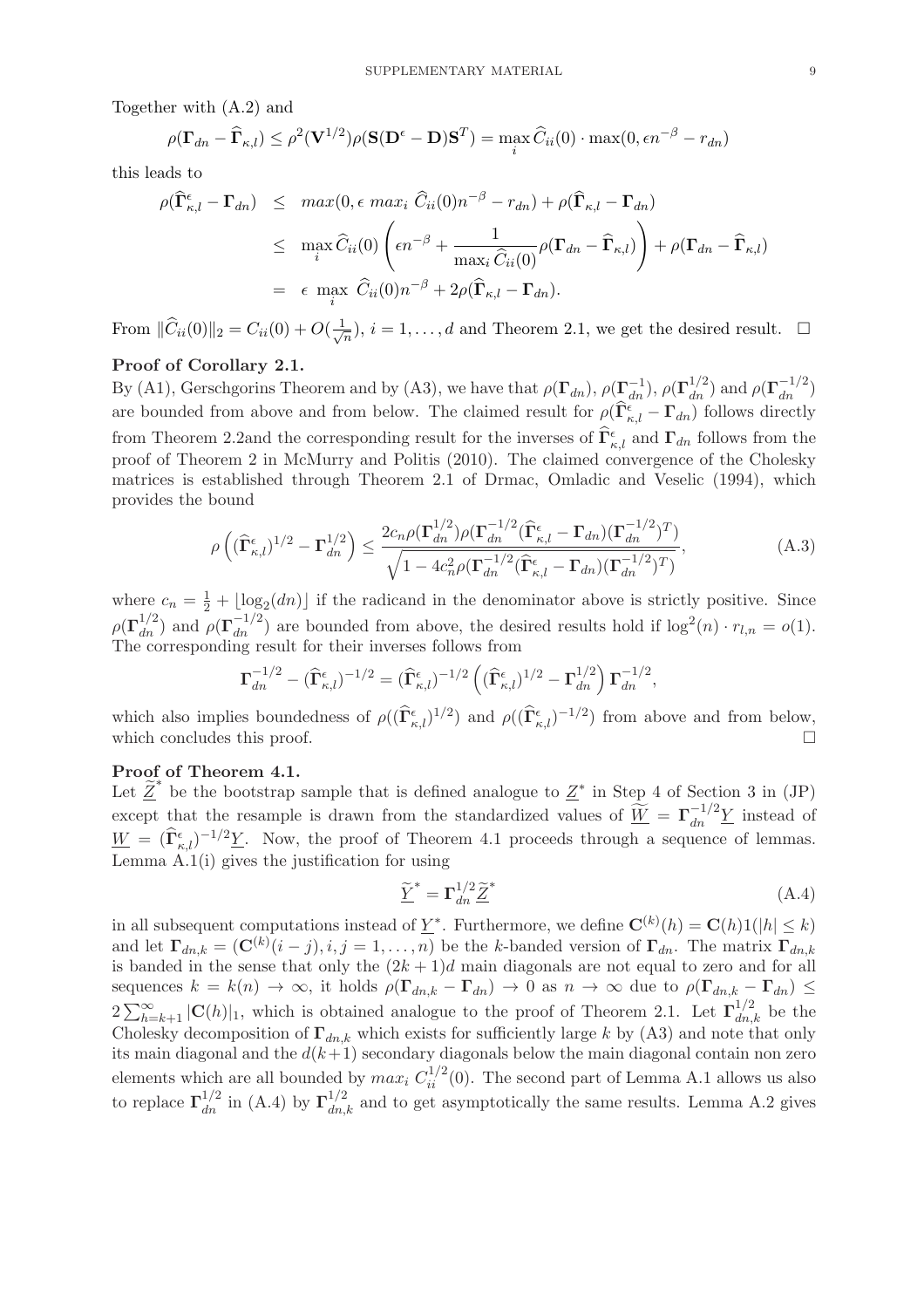the proper limiting bootstrap variance, while Lemma A.3 proves boundedness in probability of  $E^*(\widetilde{Z}_i^{*4})$  and Lemma A.4 deals with asymptotic normality of  $\frac{1}{\sqrt{2}}$  $\frac{1}{n} \sum_{t=1}^n \underline{\widetilde{Y}}_t^*.$ 

**Lemma A.1.** Under the assumptions of Theorem 4.1, it holds

$$
(i) \quad \frac{1}{\sqrt{n}} \sum_{t=1}^{n} \underline{Y}_t^* - \frac{1}{\sqrt{n}} \sum_{t=1}^{n} \underline{\widetilde{Y}}_t^* = o_{P^*}(1) \quad and \quad (ii) \quad \frac{1}{\sqrt{n}} \sum_{t=1}^{n} \underline{\widetilde{Y}}_t^* - \frac{1}{\sqrt{n}} \sum_{t=1}^{n} \underline{\widetilde{Y}}_t^{*,k} = o_{P^*}(1),
$$

where  $\widetilde{\underline{Y}}^{*,k} = \Gamma_{dn,k}^{1/2} \widetilde{\underline{Z}}^*.$ 

*Proof.* (i) Let  $J = [I_d : \cdots : I_d]$  be the  $(d \times dn)$  matrix that consists of  $n (d \times d)$  unit matrices. In the following, we show that  $\frac{1}{\sqrt{2}}$  $\frac{1}{n} \underline{b}^T \sum_{t=1}^n \underline{Y}^*_t = \frac{1}{\sqrt{n}}$  $\frac{1}{\sqrt{n}} \sum_{t=1}^n \underline{\widetilde{Y}}_t^* + O_{P^*}(\log^2(n) \cdot r_{l,n})$  for any  $\mathbb{R}^d$ -valued vector <u>b</u>. We have

$$
\frac{1}{\sqrt{n}} \underline{b}^T \sum_{t=1}^n \underline{Y}_t^* = \frac{1}{\sqrt{n}} \underline{b}^T \mathbf{J} (\Gamma_{dn})^{1/2} \underline{\widetilde{Z}}^* + \frac{1}{\sqrt{n}} \underline{b}^T \mathbf{J} \Gamma_{dn}^{1/2} (\underline{Z}^* - \underline{\widetilde{Z}}^*) + \frac{1}{\sqrt{n}} \underline{b}^T \mathbf{J} \left( (\widehat{\Gamma}_{\kappa,l}^{\epsilon})^{1/2} - \Gamma_{dn}^{1/2} \right) \underline{Z}^*
$$
\n
$$
= \frac{1}{\sqrt{n}} \underline{b}^T \sum_{t=1}^n \underline{\widetilde{Y}}_t^* + R_1^* + R_2^*
$$

and it remains to show that  $R_1^*$  and  $R_2^*$  are asymptotically negligible. Considering  $R_2^*$ , we get

$$
E^*(R_2^{*2}) = \frac{1}{n} \underline{b}^T \mathbf{J} ((\widehat{\mathbf{\Gamma}}_{\kappa,l}^{\epsilon})^{1/2} - \mathbf{\Gamma}_{dn}^{1/2}) ((\widehat{\mathbf{\Gamma}}_{\kappa,l}^{\epsilon})^{1/2} - \mathbf{\Gamma}_{dn}^{1/2})^T \mathbf{J}^T \underline{b}
$$
  
\n
$$
\leq \frac{1}{n} \underline{b}^T \mathbf{J} \mathbf{J}^T \underline{b} \lambda_{max} \left( \left( (\widehat{\mathbf{\Gamma}}_{\kappa,l}^{\epsilon})^{1/2} - \mathbf{\Gamma}_{dn}^{1/2} \right) \left( (\widehat{\mathbf{\Gamma}}_{\kappa,l}^{\epsilon})^{1/2} - \mathbf{\Gamma}_{dn}^{1/2} \right)^T \right)
$$
  
\n
$$
= |\underline{b}|_2^2 \rho^2 \left( (\widehat{\mathbf{\Gamma}}_{\kappa,l}^{\epsilon})^{1/2} - \mathbf{\Gamma}_{dn}^{1/2} \right)
$$

and this leads to  $R_2^* = O_{P^*}(\log^2(n) \cdot r_{l,n})$  by Corollary 2.1. Now, we turn to  $R_1^*$ . First of all, observe that  $\underline{Z}^*$  and  $\underline{\widetilde{Z}}^*$  may be represented as

$$
\underline{Z}^* = \mathbf{M}^* \frac{1}{\hat{\sigma}_W} \left( \mathbf{I}_{dn} - \frac{1}{dn} \mathbf{1}_{dn \times dn} \right) (\widehat{\mathbf{\Gamma}}_{\kappa,l}^{\epsilon})^{-1/2} \underline{Y},
$$
  

$$
\underline{\widetilde{Z}}^* = \mathbf{M}^* \frac{1}{\hat{\sigma}_{\widetilde{W}}} \left( \mathbf{I}_{dn} - \frac{1}{dn} \mathbf{1}_{dn \times dn} \right) (\mathbf{\Gamma}_{dn})^{-1/2} \underline{Y},
$$

where  $I_{dn}$  is the  $dn \times dn$  unit matrix,  $I_{dn \times dn}$  is the  $dn \times dn$  matrix of ones and each row of the  $(dn \times dn)$  matrix  $\mathbf{M}^*$  is independently and uniformly selected from the standard basis vectors  $e_1, \ldots, e_{dn}$ . This yields

$$
R_1^* = \frac{1}{\hat{\sigma}_{\widetilde{W}}} \frac{1}{\sqrt{n}} \underline{b}^T \mathbf{J} \mathbf{\Gamma}_{dn}^{1/2} \mathbf{M}^* \left( \mathbf{I}_{dn} - \frac{1}{dn} \mathbf{1}_{dn \times dn} \right) \left( (\widehat{\mathbf{\Gamma}}_{\kappa,l}^{\epsilon})^{-1/2} - (\mathbf{\Gamma}_{dn})^{-1/2} \right) \underline{Y} + \left( \frac{1}{\hat{\sigma}_{W}} - \frac{1}{\hat{\sigma}_{\widetilde{W}}} \right) \frac{1}{\sqrt{n}} \underline{b}^T \mathbf{J} \mathbf{\Gamma}_{dn}^{1/2} \mathbf{M}^* \left( \mathbf{I}_{dn} - \frac{1}{dn} \mathbf{1}_{dn \times dn} \right) (\widehat{\mathbf{\Gamma}}_{\kappa,l}^{\epsilon})^{-1/2} \underline{Y} = R_3^* + R_4^*
$$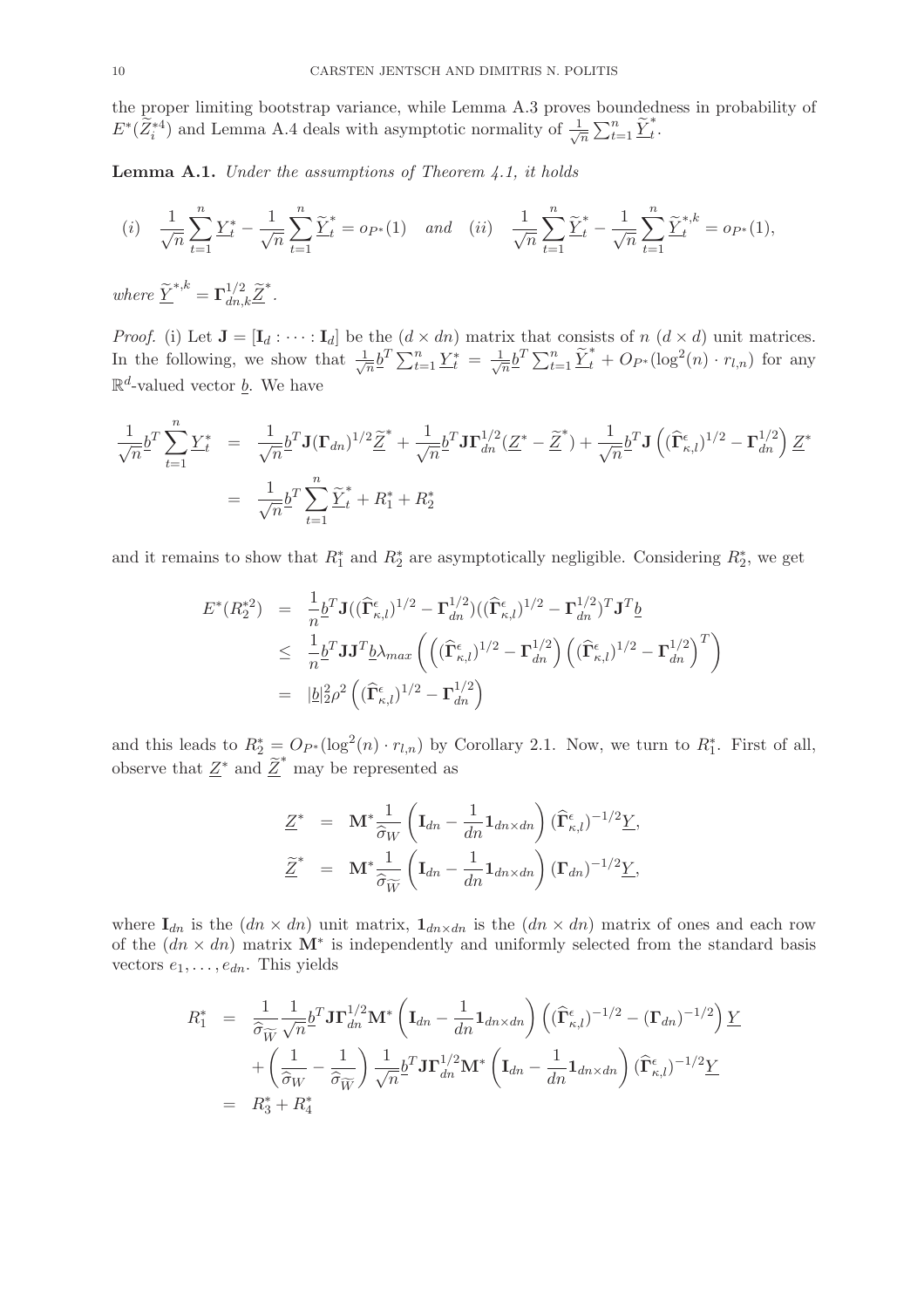and for  $R_3^*$ , we get

$$
E^*(R_3^{*2}) = E^* \left( \frac{1}{\hat{\sigma}_{\widetilde{W}}^2} \frac{1}{n} \underline{b}^T \mathbf{J} \mathbf{\Gamma}_{dn}^{1/2} \mathbf{M}^* \left( \mathbf{I}_{dn} - \frac{1}{dn} \mathbf{1}_{dn \times dn} \right) \left( (\widehat{\mathbf{\Gamma}}_{\kappa,l}^{\epsilon})^{-1/2} - (\mathbf{\Gamma}_{dn})^{-1/2} \right) \underline{Y} \right)
$$
  

$$
\times \underline{Y}^T \left( (\widehat{\mathbf{\Gamma}}_{\kappa,l}^{\epsilon})^{-1/2} - (\mathbf{\Gamma}_{dn})^{-1/2} \right)^T \left( \mathbf{I}_{dn} - \frac{1}{dn} \mathbf{1}_{dn \times dn} \right)^T \mathbf{M}^{*T} (\mathbf{\Gamma}_{dn}^{1/2})^T \mathbf{J}^T \underline{b} \right)
$$
  

$$
= \frac{1}{\hat{\sigma}_{\widetilde{W}}^2} \frac{1}{n} \underline{b}^T \mathbf{J} \mathbf{\Gamma}_{dn}^{1/2} E^* \left( \underline{V}^* \underline{V}^{*T} \right) (\mathbf{\Gamma}_{dn}^{1/2})^T \mathbf{J}^T \underline{b},
$$

where  $\underline{V}^*$  is a bootstrap vector drawn from  $(\mathbf{I}_{dn} - \frac{1}{dn}\mathbf{1}_{dn\times dn}) \left( (\widehat{\mathbf{\Gamma}}_{\kappa,l}^{\epsilon})^{-1/2} - (\mathbf{\Gamma}_{dn})^{-1/2} \right) \underline{Y}$ . Due to independent resampling, it holds  $E^* (\underline{V}^* \underline{V}^{*T}) = \sigma_V^2 \mathbf{I}_{dn}$  with

$$
\sigma_V^2 = \underline{Y}^T \left( (\widehat{\Gamma}_{\kappa,l}^{\epsilon})^{-1/2} - (\Gamma_{dn})^{-1/2} \right)^T \left( \mathbf{I}_{dn} - \frac{1}{dn} \mathbf{1}_{dn \times dn} \right)^T
$$
\n
$$
\times E^*(M_{j\bullet}^{*T} M_{j\bullet}^*) \left( \mathbf{I}_{dn} - \frac{1}{dn} \mathbf{1}_{dn \times dn} \right) \left( (\widehat{\Gamma}_{\kappa,l}^{\epsilon})^{-1/2} - (\Gamma_{dn})^{-1/2} \right) \underline{Y}
$$
\n
$$
= \frac{1}{dn} \underline{Y}^T \left( (\widehat{\Gamma}_{\kappa,l}^{\epsilon})^{-1/2} - (\Gamma_{dn})^{-1/2} \right)^T \left( \mathbf{I}_{dn} - \frac{1}{dn} \mathbf{1}_{dn \times dn} \right)^2 \left( (\widehat{\Gamma}_{\kappa,l}^{\epsilon})^{-1/2} - (\Gamma_{dn})^{-1/2} \right) \underline{Y}
$$
\n
$$
\leq \frac{1}{dn} \underline{Y}^T \underline{Y} \lambda_{max} \left( \left( (\widehat{\Gamma}_{\kappa,l}^{\epsilon})^{-1/2} - (\Gamma_{dn})^{-1/2} \right)^T \left( \mathbf{I}_{dn} - \frac{1}{dn} \mathbf{1}_{dn \times dn} \right)^2 \left( (\widehat{\Gamma}_{\kappa,l}^{\epsilon})^{-1/2} - (\Gamma_{dn})^{-1/2} \right) \right)
$$
\n
$$
\leq \frac{1}{dn} \underline{Y}^T \underline{Y} \rho^2 \left( \left( (\widehat{\Gamma}_{\kappa,l}^{\epsilon})^{-1/2} - (\Gamma_{dn})^{-1/2} \right)^T \right) \rho^2 \left( \mathbf{I}_{dn} - \frac{1}{dn} \mathbf{1}_{dn \times dn} \right),
$$

where  $M_{j\bullet}^*$  denotes the jth row of  $\mathbf{M}^*$  and  $E^*(M_{j\bullet}^{*T}M_{j\bullet}^*) = \frac{1}{dn}\mathbf{I}_{dn}$ . Thanks to  $\underline{Y}^T\underline{Y} = O_P(dn)$ ,  $\rho(((\hat{\Gamma}_{\kappa,l}^{\epsilon})^{-1/2} - (\Gamma_{dn})^{-1/2})^T) = O_P(\log^2(n) \cdot r_{l,n})$  and  $\rho(\mathbf{I}_{dn} - \frac{1}{dn}\mathbf{1}_{dn \times dn}) = O(1)$ , we obtain

$$
E^*(R_3^{*2}) \le \frac{\sigma_V^2}{\hat{\sigma}_{\widetilde{W}}^2} \frac{1}{n} \underline{b}^T \mathbf{J} \mathbf{J}^T \underline{b} \lambda_{max}(\mathbf{\Gamma}_{dn}) = \frac{\sigma_V^2}{\hat{\sigma}_{\widetilde{W}}^2} |\underline{b}|_2^2 \rho^2(\mathbf{\Gamma}_{dn}^{1/2})
$$

resulting in  $R_3^* = O_{P^*}(\log^2(n) \cdot r_{l,n})$  because  $\widehat{\sigma}_{\widetilde{W}}^2$  is bounded away from zero and from above with probability tending to one. Finally, since the same holds true for  $\hat{\sigma}_W^2$ , to handle  $R_4^*$ , it is sufficient to show  $|\hat{\sigma}_{W}^2 - \hat{\sigma}_{\widehat{W}}^2| = O_P(\log^2(n) \cdot r_{l,n})$ . By plugging-in, we have

$$
|\hat{\sigma}_{\widetilde{W}}^2 - \hat{\sigma}_W^2| = \left| \frac{1}{dn} \underline{Y}^T (\Gamma_{dn}^{-1/2})^T \left( \mathbf{I}_{dn} - \frac{1}{dn} \mathbf{1}_{dn \times dn} \right)^2 \left( \Gamma_{dn}^{-1/2} - (\widehat{\Gamma}_{\kappa,l}^{\epsilon})^{-1/2} \right) \underline{Y} \right|
$$
  
+ 
$$
\left| \frac{1}{dn} \underline{Y}^T \left( \Gamma_{dn}^{-1/2} - (\widehat{\Gamma}_{\kappa,l}^{\epsilon})^{-1/2} \right)^T \left( \mathbf{I}_{dn} - \frac{1}{dn} \mathbf{1}_{dn \times dn} \right)^2 (\widehat{\Gamma}_{\kappa,l}^{\epsilon})^{-1/2} \underline{Y} \right|
$$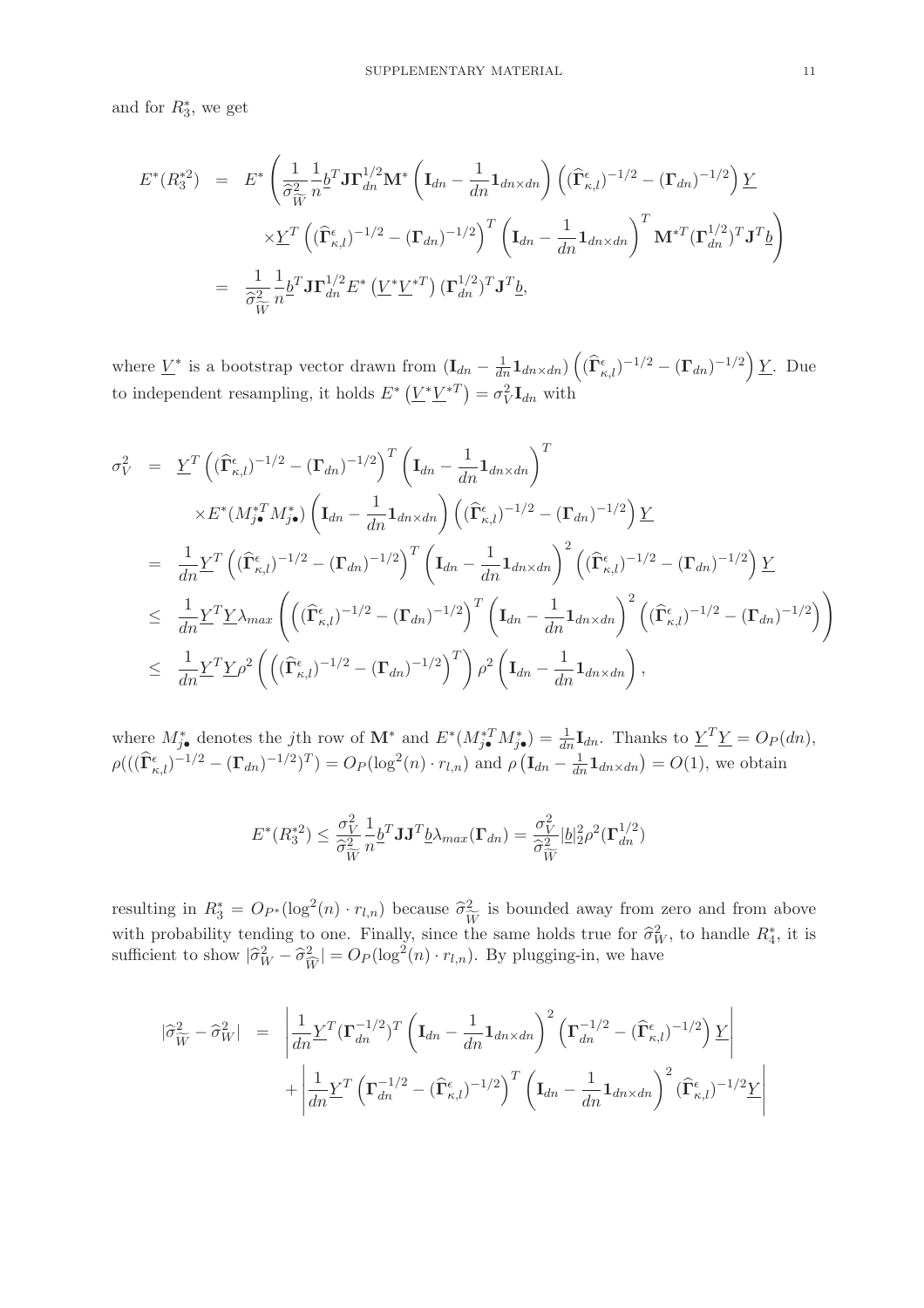and by Cauchy-Schwarz inequality, the first term above is bounded by

$$
\left(\frac{1}{dn}\underline{Y}^T(\Gamma_{dn}^{-1/2})^T\left(\mathbf{I}_{dn}-\frac{1}{dn}\mathbf{1}_{dn\times dn}\right)^2(\Gamma_{dn}^{-1/2})\underline{Y}\right)^{1/2} \times \left(\frac{1}{dn}\underline{Y}^T\left(\Gamma_{dn}^{-1/2}-(\widehat{\Gamma}_{\kappa,l}^{\epsilon})^{-1/2}\right)^T\left(\mathbf{I}_{dn}-\frac{1}{dn}\mathbf{1}_{dn\times dn}\right)^2\left(\Gamma_{dn}^{-1/2}-(\widehat{\Gamma}_{\kappa,l}^{\epsilon})^{-1/2}\right)\underline{Y}\right)^{1/2} \times \frac{1}{dn}\underline{Y}^T\underline{Y}\rho\left((\Gamma_{dn}^{-1/2})^T\left(\mathbf{I}_{dn}-\frac{1}{dn}\mathbf{1}_{dn\times dn}\right)\right)\rho\left(\left(\Gamma_{dn}^{-1/2}-(\widehat{\Gamma}_{\kappa,l}^{\epsilon})^{-1/2}\right)^T\left(\mathbf{I}_{dn}-\frac{1}{dn}\mathbf{1}_{dn\times dn}\right)\right)
$$
  
=  $O_P(\log^2(n)\cdot r_{l,n}).$ 

Analogue computations for the second term leads to  $R_4^* = O_{P^*}(\log^2(n) \cdot r_{l,n})$ , which concludes the proof of the first assertion. The claimed equality in (ii) is obtained from a similar calculation as executed for  $R_2^*$ , where  $\rho(\Gamma_{dn,k}^{1/2} - \Gamma_{dn}^{1/2}) = O(\log^2(n) \cdot s_k)$  is used. The last result follows as in the proof of Corollary 2.2, from (A.3) with  $(\hat{\Gamma}_{\kappa,l}^{\epsilon})^{1/2}$  replaced by  $\Gamma_{dn,k}^{1/2}$  and  $\rho(\Gamma_{dn,k} - \Gamma_{dn}) = O(s_k)$ , where  $s_k = \sum_{h=k+1}^{\infty} |C(h)|_1$ .

**Lemma A.2.** Under the assumptions of Theorem 4.1,  $Var^*(\frac{1}{\sqrt{n}})$  $\frac{1}{n}\sum_{t=1}^n \underline{\widetilde{Y}}_t^* = \sum_{h\in \mathbb{Z}} \mathbf{C}(h) + o_P(1).$ 

*Proof.* For any  $\mathbb{R}^d$ -valued vector  $\underline{b}$ , we get by standard arguments

$$
Var^* \left( \underline{b}^T \frac{1}{\sqrt{n}} \sum_{t=1}^n \underline{\widetilde{Y}}_t^* \right) = \frac{1}{n} \underline{b}^T \mathbf{J} \mathbf{\Gamma}_{dn} \mathbf{J}^T \underline{b} = \underline{b}^T \left( \frac{1}{n} \sum_{i,j=1}^n \mathbf{C}(i-j) \right) \underline{b} = \underline{b}^T \left( \sum_{h=-\infty}^{\infty} \mathbf{C}(h) \right) \underline{b} + o(1).
$$

**Lemma A.3.** Under  $(A1)$ – $(A4)$  with some  $q \geq 2$ , we have  $E^*(|\tilde{Z}_1|^{*q}) = O_P(1)$ . Under  $(A1')$ –  $(A4')$ , we have  $E^*(|\tilde{Z}_1|^{*q}) = O_P(d^{q/2}).$ 

*Proof.* Due to  $E^*(|\tilde{Z}_1|^{*q}) = \frac{1}{dn} \sum_{t=1}^{dn} |\tilde{Z}_t|^q$ , we show  $E(|\tilde{Z}_t|^q) = ||\tilde{Z}_t||_q^q = O(1)$  uniformly in t. By defining  $(I_{dn} - \frac{1}{dn} 1_{dn \times dn}) (\Gamma_{dn})^{-1/2} = (a_{ij})_{i,j=1,\dots,dn}$  and  $\underline{A}_t(j) = (a_{t,(j-1)d+1}, \dots, a_{t,jd})^T$ , we get

$$
\widetilde{Z}_t = \frac{1}{\widehat{\sigma}_{\widetilde{W}}} e_t^T \left( \mathbf{I}_{dn} - \frac{1}{dn} \mathbf{1}_{dn \times dn} \right) (\mathbf{\Gamma}_{dn})^{-1/2} \underline{Y} = \frac{1}{\widehat{\sigma}_{\widetilde{W}}} \left( \sum_{j=1}^n \underline{A}_t^T(j) (\underline{X}_j - \underline{\mu}) - \sum_{j=1}^n \underline{A}_t^T(j) (\overline{X} - \underline{\mu}) \right)
$$

and thanks to boundedness of  $\frac{1}{\hat{\sigma}_{\widetilde{W}}}$ , it suffices to consider the two terms in parentheses above in the following. For the second one, we get from triangle inequality and (A4) that

$$
\|\sum_{j=1}^{n} \underline{A}_{t}^{T}(j) \left(\overline{\underline{X}} - \underline{\mu}\right) \|_{q}^{q} = \|\sum_{j=1}^{n} \sum_{s=1}^{d} a_{t,(j-1)d+s} \left(\overline{X}_{s} - \mu_{s}\right) \|_{q}^{q} \le \left(\sum_{j=1}^{n} \sum_{s=1}^{d} |a_{t,(j-1)d+s}|\right)^{q} O_{p}(n^{-q/2})
$$

holds and together with

$$
\sum_{j=1}^{n} \sum_{s=1}^{d} |a_{t,(j-1)d+s}| = \sum_{j=1}^{dn} |a_{t,j}| \le \left( dn \sum_{j=1}^{dn} a_{t,j}^2 \right)^{1/2} \le \sqrt{dn} \rho(\Gamma_{dn}^{-1/2}) = O(\sqrt{dn}) \tag{A.5}
$$

by Cauchy-Schwarz, this term is of order  $O_P(d^{q/2})$  and bounded in probability for fixed d. Now, we turn to the first term. We define  $P_{j-m}\underline{X}_j = E(\underline{X}_j - \underline{\mu}|\mathcal{F}_{j-m}) - E(\underline{X}_j - \underline{\mu}|\mathcal{F}_{j-m-1}),$  where  $\mathcal{F}_t = \sigma(\underline{X}_s - \underline{\mu}, s \leq t)$  and set  $M_{m,n,t} = \sum_{j=1}^n \underline{A}_t^T(j) \left\{ E(\overline{\underline{X}}_j - \underline{\mu} | \mathcal{F}_{j-m}) - E(\overline{\underline{X}}_j - \underline{\mu} | \mathcal{F}_{j-m-1}) \right\}$ . This yields  $\sum_{j=1}^{n} \underline{A}_{t}^{T}(j)(\underline{X}_{j}-\underline{\mu}) = \sum_{m=0}^{\infty} \overline{M}_{m,n,t}$  almost surely and now the desired result follows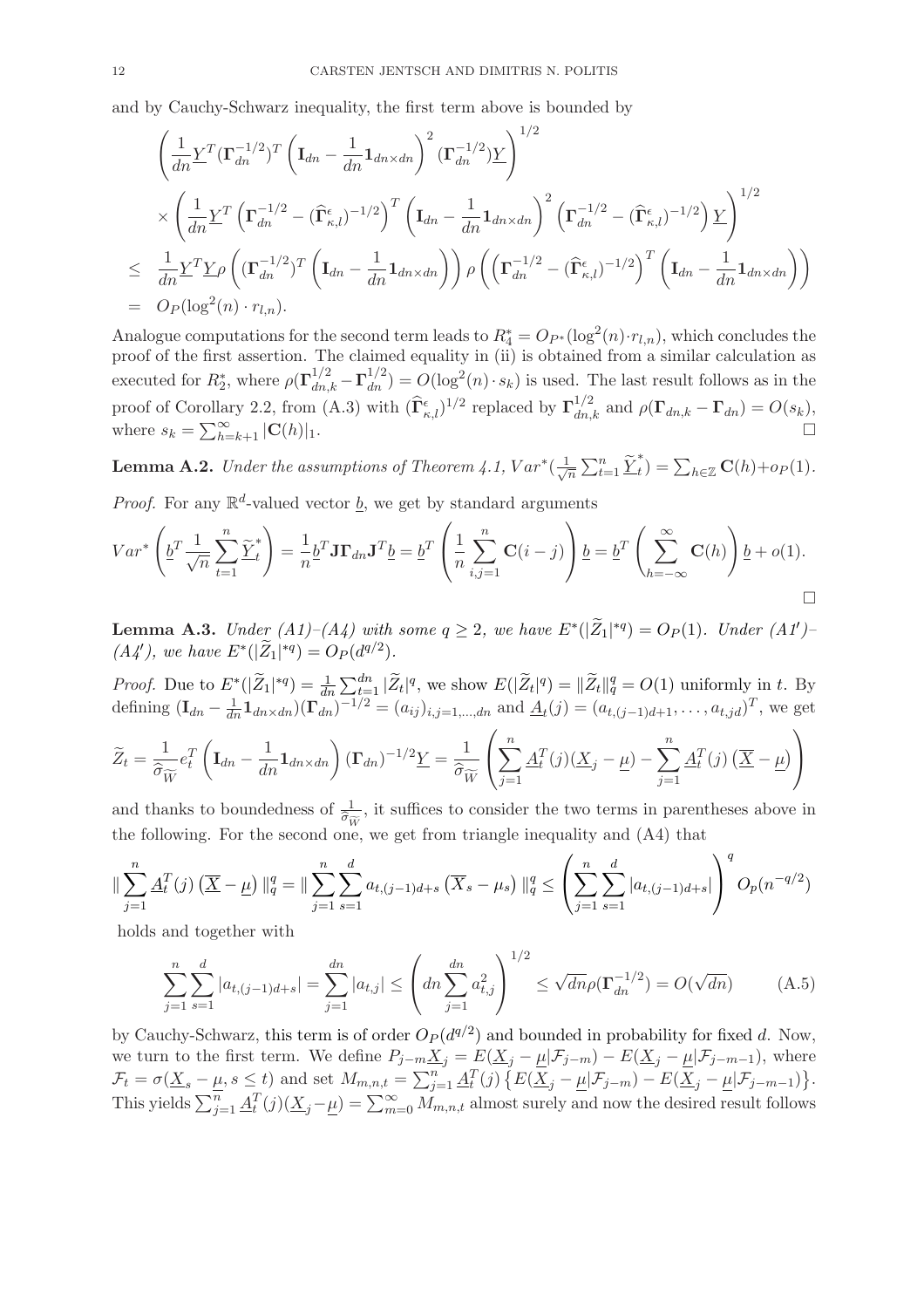from  $\|\sum_{m=0}^{\infty} M_{m,n,t}\|_q^q \leq (\sum_{m=0}^{\infty} \|M_{m,n,t}\|_q)^q < \infty$  uniformly in t. By Proposition 4 in Dedecker and Doukhan (2003), we get  $||M_{m,n,t}||_q \leq (2q \sum_{i=1}^n b_{i,m,n,t})^{1/2}$ , where

$$
b_{i,m,n,t} = \max_{i \le l \le n} \|\underline{A}_t^T(i)P_{i-m}\underline{X}_i\sum_{k=i}^l E(\underline{A}_t^T(k)P_{k-m}\underline{X}_k|\mathcal{M}_i)\|_{q/2}
$$

with  $\mathcal{M}_i = \sigma(\underline{A}_t^T(k)P_{k-m}\underline{X}_k, 0 \leq k \leq i)$ . For the conditional expectations above, we obtain  $E(\underline{A}_t^T(i)P_{i-m}\underline{X}_i|\mathcal{M}_i) = \underline{A}_t^T(i)P_{i-m}\underline{X}_i$  for  $k = i$  and

$$
E(\underline{A}_t^T(k)P_{k-m}\underline{X}_k|\mathcal{M}_i) = \underline{A}_t^T(k)E(E(\underline{X}_k|\mathcal{F}_{k-m})|\mathcal{M}_i) - \underline{A}_t^T(k)E(E(\underline{X}_k|\mathcal{F}_{k-m-1})|\mathcal{M}_i) = 0
$$

for all  $k > i$  due to  $\mathcal{M}_i \subset \sigma(\mathcal{F}_{k-m-1})$ . This leads to

$$
b_{i,m,n,t} = ||(\underline{A}_t^T(i)P_{i-m}\underline{X}_i)^2||_{q/2} \le \underline{A}_t^T(i)\underline{A}_t(i)||(P_{i-m}\underline{X}_i)^T P_{i-m}\underline{X}_i||_{q/2}
$$

by Cauchy-Schwarz, where the first factor equals  $\sum_{s=(i-1)d+1}^{id} a_{ts}^2$  and the second is bounded by

$$
\sum_{p=1}^{d} \left( E(P_{i-m}X_{p,i})^q \right)^{2/q} \leq d \max_{p=1,\dots,d} \left( E(P_{i-m}X_{p,i})^q \right)^{2/q} = d \max_{p=1,\dots,d} \left( E(P_0X_{p,m})^q \right)^{2/q}.
$$

This results in

$$
||M_{m,n,t}||_q^2 \le 2q \sum_{i=1}^n \sum_{s=(i-1)d+1}^{id} a_{ts}^2 d \max_{p=1,\dots,d} \left( E(P_0 X_{p,m})^q \right)^{1/2} = \left( 2qd \sum_{i=1}^{dn} a_{ti}^2 \right) \max_{p=1,\dots,d} ||P_0 X_{p,m}||_q^2 A.6)
$$

and  $\left(\sum_{m=0}^{\infty} ||M_{m,n,t}||_q\right)^q = O(d^{q/2})$  by similar arguments used to get  $(A.5)$ . In particular, the last term is bounded in probability for fixed d, which concludes this proof.  $\Box$ 

**Lemma A.4.** Under the assumptions of Theorem 4.1,  $\frac{1}{\sqrt{2}}$  $\frac{1}{\sqrt{n}}\sum_{t=1}^n \widetilde{\underline{Y}}_t^*$  converges in distribution in probability to a centered normal distribution with variance obtained in Lemma A.2.

*Proof.* By Lemma A.1(ii), we may consider  $\underline{b}^T \frac{1}{\sqrt{b}}$  $\frac{1}{\sqrt{n}} \sum_{t=1}^{n} \tilde{Y}_{t}^{*,k}$  for some  $\mathbb{R}^{d}$ -valued vector <u>b</u> and prove its asymptotic normality by using the Cramér-Wold device. We have

$$
\underline{b}^T \frac{1}{\sqrt{n}} \sum_{t=1}^n \underline{\widetilde{Y}}_t^{*,k} = \frac{1}{\sqrt{n}} \underline{b}^T \mathbf{J} (\mathbf{\Gamma}_{dn,k}^{1/2}) \underline{\widetilde{Z}}^* = \sum_{i=1}^{dn} n^{-1/2} \underline{b}^T \mathbf{J} \Gamma_{dn,k}^{1/2} (\bullet, i) \widetilde{Z}_i^* = \sum_{i=1}^{dn} U_i^*
$$
(A.7)

with an obvious notation for  $U_i^*$ , where  $\Gamma_{dn,k}^{1/2}(\bullet, i)$  denotes the *i*th column of  $\Gamma_{dn,k}^{1/2}$ . Then, the desired result follows from a CLT for triangular arrays [cf. Billingsley (1995, p.362)] which follows if the Lyapunov condition (for  $\delta = 2$ ), i.e.

$$
\frac{1}{(Var^*(\sum_{i=1}^{dn} U_i^*))^2} \sum_{i=1}^{dn} E^*(U_i^{*4}) \to 0
$$
\n(A.8)

in probability as  $n \to \infty$  is satisfied. Considering the denominator, we get that

$$
\left(\sum_{i=1}^{dn} E^*(U_i^*)\right)^2 = \left(\sum_{i=1}^{dn} \frac{1}{n} \underline{b}^T \mathbf{J} \Gamma_{dn,k}^{1/2}(\bullet, i) \underline{b}^T \mathbf{J} \Gamma_{dn,k}^{1/2}(\bullet, i)\right)^2 = \left(\frac{1}{n} \underline{b}^T \mathbf{J} \Gamma_{dn,k} \mathbf{J}^T \underline{b}\right)^2
$$

is bounded from below and from above due to  $\rho(\Gamma_{dn,k} - \Gamma_{dn}) \to 0$  for any  $k \to \infty$  and (A3). With Lemma A.3, we get for the numerator

$$
\sum_{i=1}^{dn} E^*(U_i^{*4}) = \sum_{i=1}^{dn} \frac{1}{n^2} \left( \underline{b}^T \mathbf{J} \Gamma_{dn,k}^{1/2}(\bullet, i) \right)^4 E^*(\widetilde{Z}_i^{*4}) \le \sum_{i=1}^{dn} \frac{1}{n^2} |\underline{b}|_2^4 |\mathbf{J} \Gamma_{dn,k}^{1/2}(\bullet, i)|_2^4 O_P(d^2)
$$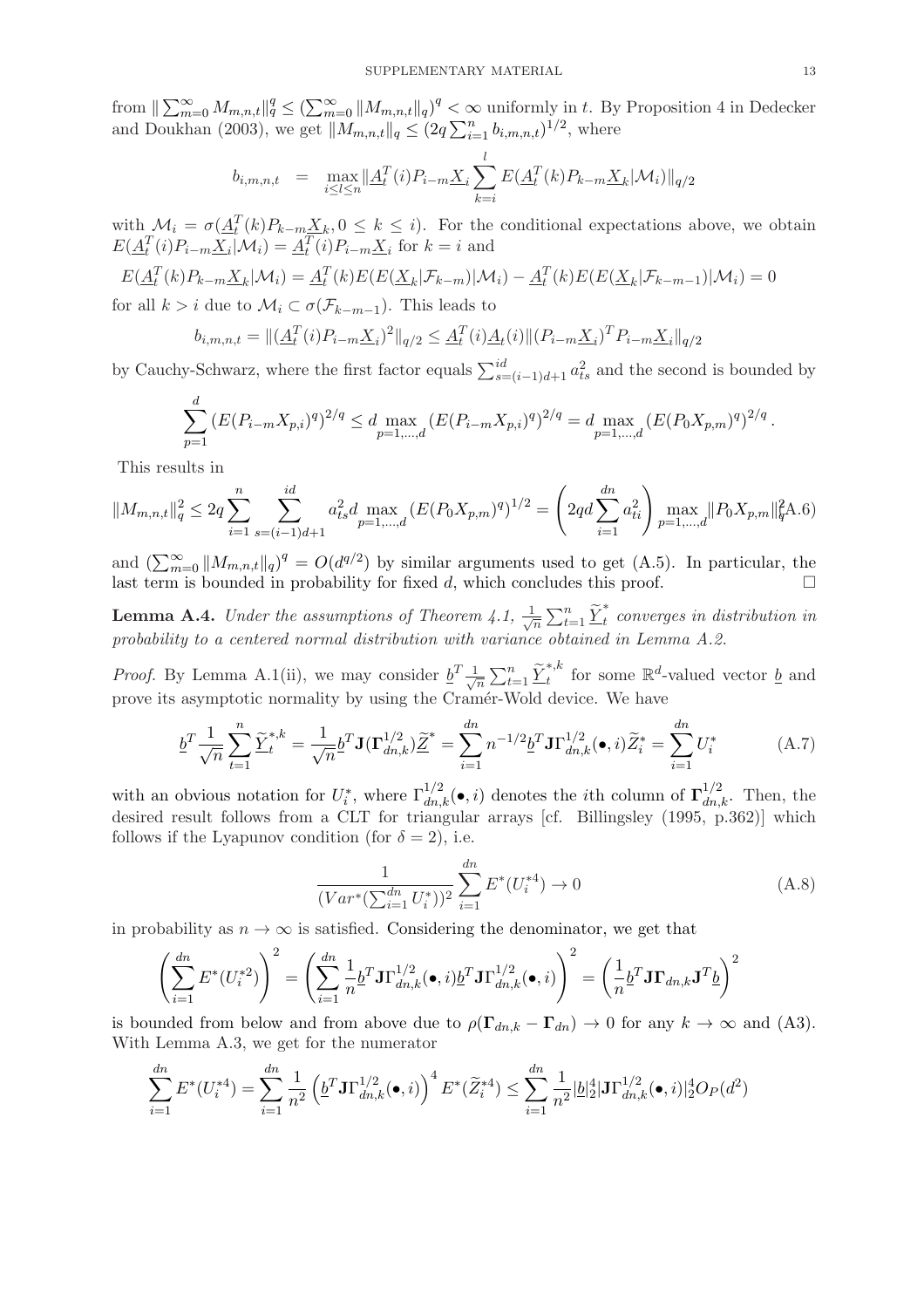and with  $|\mathbf{J}\Gamma_{dn,k}^{1/2}(\bullet,i)|_{2}^{4} = O(k^{4}d^{2})$  uniformly in *i*, we obtain  $\sum_{i=1}^{dn} E^{*}(U_{i}^{*4}) = O_{P}(d^{5}k^{4}/n)$ . Altogether, this leads to

$$
\frac{1}{(Var^*(\sum_{j=1}^n U_j^*))^2} \sum_{j=1}^n E^*(U_j^{*4}) = O_P\left(\frac{k^4}{n}\right) = o_P(1)
$$

for some appropriate sequence  $k = k(n)$  that satisfies  $\log^2(n)s_k = o(1)$  and  $k^4 = o(n)$ , which is assured to exist by  $(A1)$  with some  $q > 0$ .

Proof of Theorem 4.2.

Let  $\widetilde{J}_n^*(\omega) = \frac{1}{\sqrt{2i}}$  $\frac{1}{2\pi n} \sum_{t=1}^n \underline{\widetilde{Y}}_t^* e^{-it\omega}$  and  $\underline{\widetilde{J}}_n^{*,k}(\omega) = \frac{1}{\sqrt{2\pi}}$  $\frac{1}{2\pi n} \sum_{t=1}^n \underline{\widetilde{Y}}_t^{*,k} e^{-it\omega}$  be the discrete Fourier transforms based on  $\underline{Y}_1^*, \ldots, \underline{Y}_n^*$  and  $\underline{Y}_1^{*,k}, \ldots, \underline{Y}_n^{*,k}$  as defined in  $(A.4)$  and in Lemma A.1, respectively. The corresponding periodograms are denoted by  $\tilde{\mathbf{I}}_n^*(\omega) = \tilde{\mathbf{I}}_n^*(\omega) \tilde{\mathbf{I}}_n^{*H}(\omega)$  and  $\widetilde{\mathbf{I}}_n^{*,k}(\omega) = \widetilde{\mathbf{I}}_n^{*,k}(\omega) \widetilde{\mathbf{I}}_n^{*,kH}(\omega)$  such that

$$
\widetilde{\mathbf{f}}^*(\omega) = \frac{1}{n} \sum_{j=-\lfloor \frac{n-1}{2} \rfloor}^{\lfloor \frac{n}{2} \rfloor} K_b(\omega - \omega_j) \widetilde{\mathbf{I}}_n^*(\omega_j)
$$

and  $\widetilde{\mathbf{f}}^{*,k}_{\cdot}(\omega)$  analogue with  $\widetilde{\mathbf{I}}^{*,k}_{n}(\omega_j)$  replaced by  $\widetilde{\mathbf{I}}^{*,k}_{n}(\omega_j)$  are approximations to the bootstrap kernel spectral density estimator  $f^*(\omega)$ . The proof proceeds through a sequence of lemmas. Lemma A.5 gives the justification for considering

$$
\sqrt{nb}(\widetilde{f}_{pq}^*(\omega) - \widetilde{f}_{pq}(\omega)) = \sqrt{nb}(\widetilde{f}_{pq}^*(\omega) - E^*(\widetilde{f}_{pq}^*(\omega))) + \sqrt{nb}(E^*(\widetilde{f}_{pq}^*(\omega)) - \widetilde{f}_{pq}(\omega))
$$

in the following and to prove the CLT for these expressions, where  $\tilde{f}$  as defined in Lemma A.5 below. Lemma A.6 gives the covariance structure of the stochastic leading term above, Lemma A.7 deals with the asymptotics of the bias term and Lemma A.8 provides asymptotic normality.

Lemma A.5. Under the assumptions of Theorem 4.2, it holds

(i)  $\underline{J}_n^*(\omega) - \underline{\tilde{J}}_n^*(\omega) = o_{P^*}(1)$  and (ii)  $\underline{\tilde{J}}_n^*(\omega) - \underline{\tilde{J}}_n^{*,k}(\omega) = o_{P^*}(1)$ 

uniformly in  $\omega$ , respectively. Further, it holds

$$
(iii) \quad \sqrt{nb}(\hat{\mathbf{f}}^*(\omega) - \tilde{\mathbf{f}}^*(\omega)) = o_{P^*}(1) \quad and \quad (iv) \quad \sqrt{nb}(\tilde{\mathbf{f}}^*(\omega) - \tilde{\mathbf{f}}^{*,k}(\omega)) = o_{P^*}(1)
$$
\n
$$
and, \text{ for } \tilde{\mathbf{f}}(\omega) = \frac{1}{2\pi} \sum_{h=-\infty}^{n-1} (n-1) \mathbf{C}(h) e^{-ih\omega}, \text{ we have } (v) \sqrt{nb} \left(\tilde{\mathbf{f}}(\omega) - \tilde{\mathbf{f}}(\omega)\right) = o_P(1) \text{ for all } \omega.
$$

*Proof.* (i) Let  $\mathbf{J}_{\omega} = (e^{-i1\omega}, \dots, e^{-in\omega}) \otimes \mathbf{I}_d$  and  $\underline{b} \in \mathbb{C}^d$ . Then, we have

$$
\underline{b}^T(\underline{J}_n^*(\omega) - \underline{\widetilde{J}}_n^*(\omega)) = \frac{1}{\sqrt{2\pi n}} \underline{b}^T \mathbf{J}_{\omega} \left( (\mathbf{\Gamma}_{dn})^{1/2} (\underline{Z}^* - \underline{\widetilde{Z}}^*) + \left( (\widehat{\mathbf{\Gamma}}_{\kappa,l})^{1/2} - (\mathbf{\Gamma}_{dn})^{1/2} \right) \underline{Z}^* \right)
$$

and analogue to the proof of Lemma A.1 we obtain the claimed result, where uniformity follows from the fact that  $\underline{b}^T \mathbf{J}_{\omega} \overline{\mathbf{J}_{\omega}}^T \overline{\underline{b}}$  is independent of  $\omega$ . Part (ii) follows similarly. (iii) Plugging-in for  $\mathbf{f}^*(\omega)$  and  $\mathbf{f}^*(\omega)$ , yields

$$
\rho(\sqrt{nb}(\hat{\mathbf{f}}^*(\omega) - \tilde{\mathbf{f}}^*(\omega))) \leq \sqrt{\frac{b}{n}} \sum_{j=-\lfloor \frac{n-1}{2} \rfloor}^{\lfloor \frac{n}{2} \rfloor} K_b(\omega - \omega_j) \rho \left( \underline{J}_n^*(\omega_j) \left( \underline{J}_n^*(\omega_j) - \tilde{\underline{J}}_n^*(\omega_j) \right)^H \right) + \sqrt{\frac{b}{n}} \sum_{j=-\lfloor \frac{n-1}{2} \rfloor}^{\lfloor \frac{n}{2} \rfloor} K_b(\omega - \omega_j) \rho \left( \left( \underline{J}_n^*(\omega_j) - \tilde{\underline{J}}_n^*(\omega_j) \right) \left( \tilde{\underline{J}}_n^*(\omega_j) \right)^H \right) = A_1 + A_2.
$$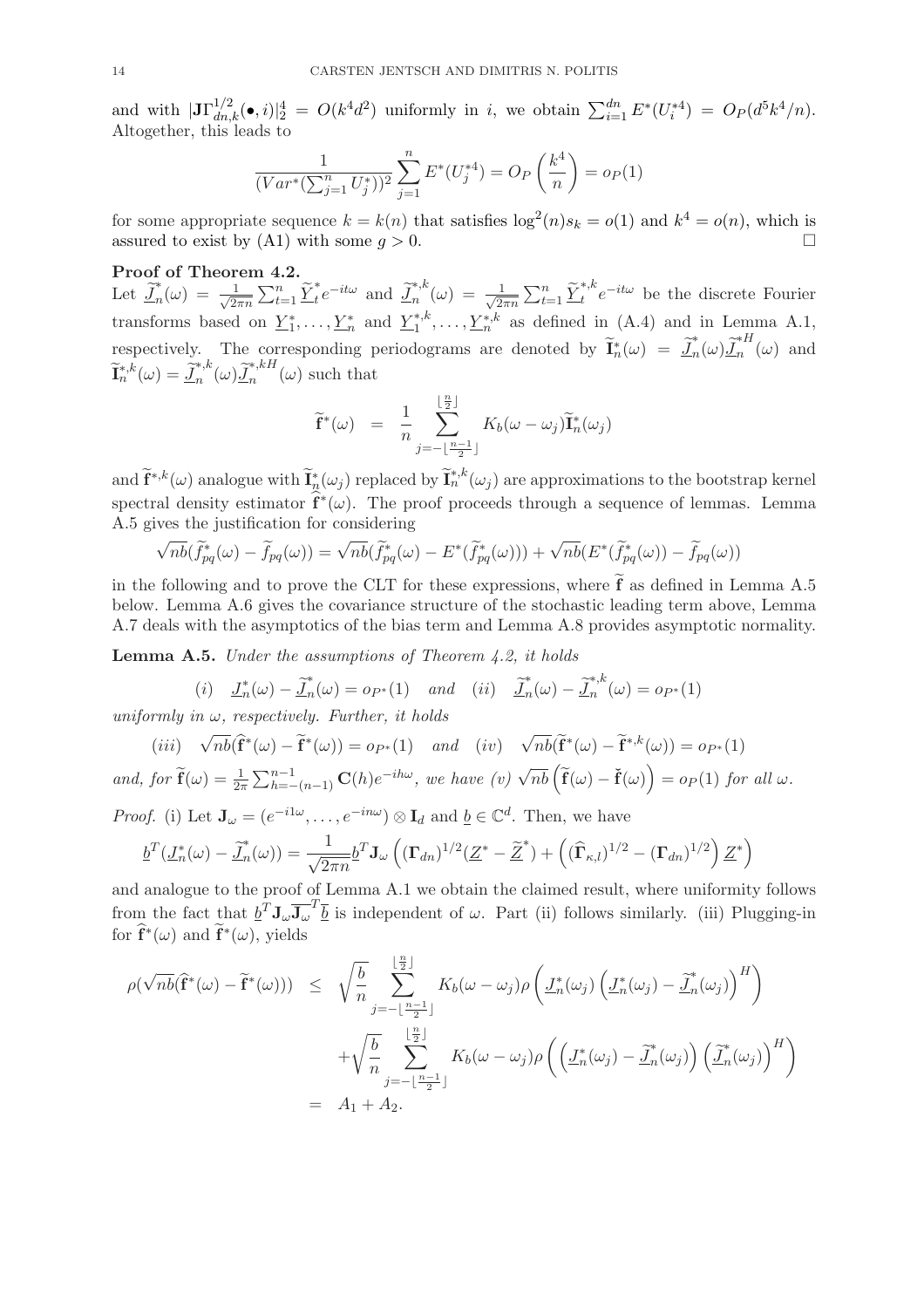By using part (i) of this lemma, we get

$$
A_1 \leq \sqrt{\frac{b}{n}} \sum_{j=-\lfloor \frac{n-1}{2} \rfloor}^{\lfloor \frac{n}{2} \rfloor} K_b(\omega - \omega_j) \rho \left( \underline{J}_n^*(\omega_j) \right) \rho \left( \underline{J}_n^{*H}(\omega_j) - \underline{\widetilde{J}}_n^{*H}(\omega_j) \right) = O_{P^*}\left(\sqrt{nb} \log^2(n) r_{l,n}\right)
$$

and an analogue result for  $A_2$ . Part (iv) follows in the same way and is omitted. (v) By plugging-in for  $\mathbf{f}(\omega)$  and  $\mathbf{f}(\omega)$ , we get

$$
|\sqrt{nb}(\widetilde{\mathbf{f}}(\omega) - \widetilde{\mathbf{f}}(\omega))|_1 \le \frac{\sqrt{nb}}{2\pi} \sum_{h=-(n-1)}^{n-1} (1 - \kappa_l(h)) |\mathbf{C}(h)|_1 + \frac{\sqrt{nb}}{2\pi} \sum_{h=-(n-1)}^{n-1} \kappa_l(h) |\mathbf{C}(h) - \widehat{\mathbf{C}}(h)|_1
$$

and the first summand above is of order  $O_P(\sqrt{nb} \cdot s_l)$  and the second one is  $O_P(\sqrt{b}l)$ .

**Lemma A.6.** Under the assumptions of Theorem  $4.2$ , it holds

$$
nbCov^*\left(\widetilde{f}_{pq}^*(\omega), \widetilde{f}_{rs}^*(\lambda)\right) = \left(f_{pr}(\omega)\overline{f_{qs}(\omega)}\delta_{\omega_{\lambda}} + f_{ps}(\omega)\overline{f_{qr}(\omega)}\tau_{0,\pi}\right)\frac{1}{2\pi}\int K^2(v)dv + op(1)
$$

for all  $p, q, r, s = 1, \ldots, d$  and all  $\omega, \lambda \in [0, \pi]$ .

Proof. We have

$$
nbCov^*(\widetilde{f}_{pq}^*(\omega), \widetilde{f}_{rs}^*(\lambda)) = \frac{b}{n} \sum_{k_1, k_2 = -\lfloor \frac{n-1}{2} \rfloor}^{\lfloor \frac{n}{2} \rfloor} K_b(\omega - \omega_{j_1}) K_b(\lambda - \omega_{j_2})Cov^*(\widetilde{I}_{n,pq}^*(\omega_{j_1}), \widetilde{I}_{n,rs}^*(\omega_{j_2})) \text{A.9}
$$

and the conditional covariance on the last right-hand side above becomes

$$
\frac{1}{4\pi^2 n^2} \sum_{t_1, t_2, t_3, t_4=1}^n \sum_{i_1, i_2, i_3, i_4=1}^{dn} \Gamma_{dn}^{1/2}((t_1-1)d+p, i_1) \Gamma_{dn}^{1/2}((t_2-1)d+q, i_2) \Gamma_{dn}^{1/2}((t_3-1)d+r, i_3)
$$
\n
$$
\times \Gamma_{dn}^{1/2}((t_4-1)d+s, i_4) Cov^*(\widetilde{Z}_{i_1}^* \widetilde{Z}_{i_2}^*, \widetilde{Z}_{i_3}^* \widetilde{Z}_{i_4}^*) e^{-i(t_1-t_2)\omega_{j_1}} e^{i(t_3-t_4)\omega_{j_2}} \tag{A.10}
$$

and due to i.i.d. resampling, we have

$$
Cov^*(\widetilde{Z}_{i_1}^*\widetilde{Z}_{i_2}^*, \widetilde{Z}_{i_3}^*\widetilde{Z}_{i_4}^*) = \begin{cases} 1, & i_1 = i_3, i_2 = i_4 \text{ or } i_1 = i_4, i_2 = i_3 \\ E^*(\widetilde{Z}_{i_1}^{*4}) - 3, & i_1 = i_2 = i_3 = i_4 \\ 0, & \text{otherwise} \end{cases}
$$
(A.11)

Both combinations of the first case in (A.11) together with (A.10) lead to

$$
\left(\frac{1}{2\pi n} \sum_{t_1,t_3=1}^n C_{pr}(t_1-t_3) e^{-it_1\omega_{j_1}} e^{it_3\omega_{j_2}}\right) \left(\frac{1}{2\pi n} \sum_{t_2,t_4=1}^n C_{qs}(t_2-t_4) e^{it_2\omega_{j_1}} e^{-it_4\omega_{j_2}}\right) \n+ \left(\frac{1}{2\pi n} \sum_{t_1,t_4=1}^n C_{ps}(t_1-t_4) e^{-it_1\omega_{j_1}} e^{-it_4\omega_{j_2}}\right) \left(\frac{1}{2\pi n} \sum_{t_2,t_3=1}^n C_{qr}(t_2-t_3) e^{it_2\omega_{j_1}} e^{it_3\omega_{j_2}}\right) \n= f_{pr}(\omega_{j_1}) \overline{f_{qs}(\omega_{j_1})} \mathbf{1}(j_1=j_2) + f_{ps}(\omega_{j_1}) \overline{f_{qr}(\omega_{j_1})} \mathbf{1}(j_1=-j_2) + o(1)
$$
\n(A.12)

uniformly in  $\omega_{j_1}$  and  $\omega_{j_2}$ , respectively. To handle the second case in  $(A.11)$ , observe that we may replace all entries of  $\Gamma_{dn}^{1/2}$  by the corresponding entries of its k-banded version  $\Gamma_{dn,k}^{1/2}$  in (A.10)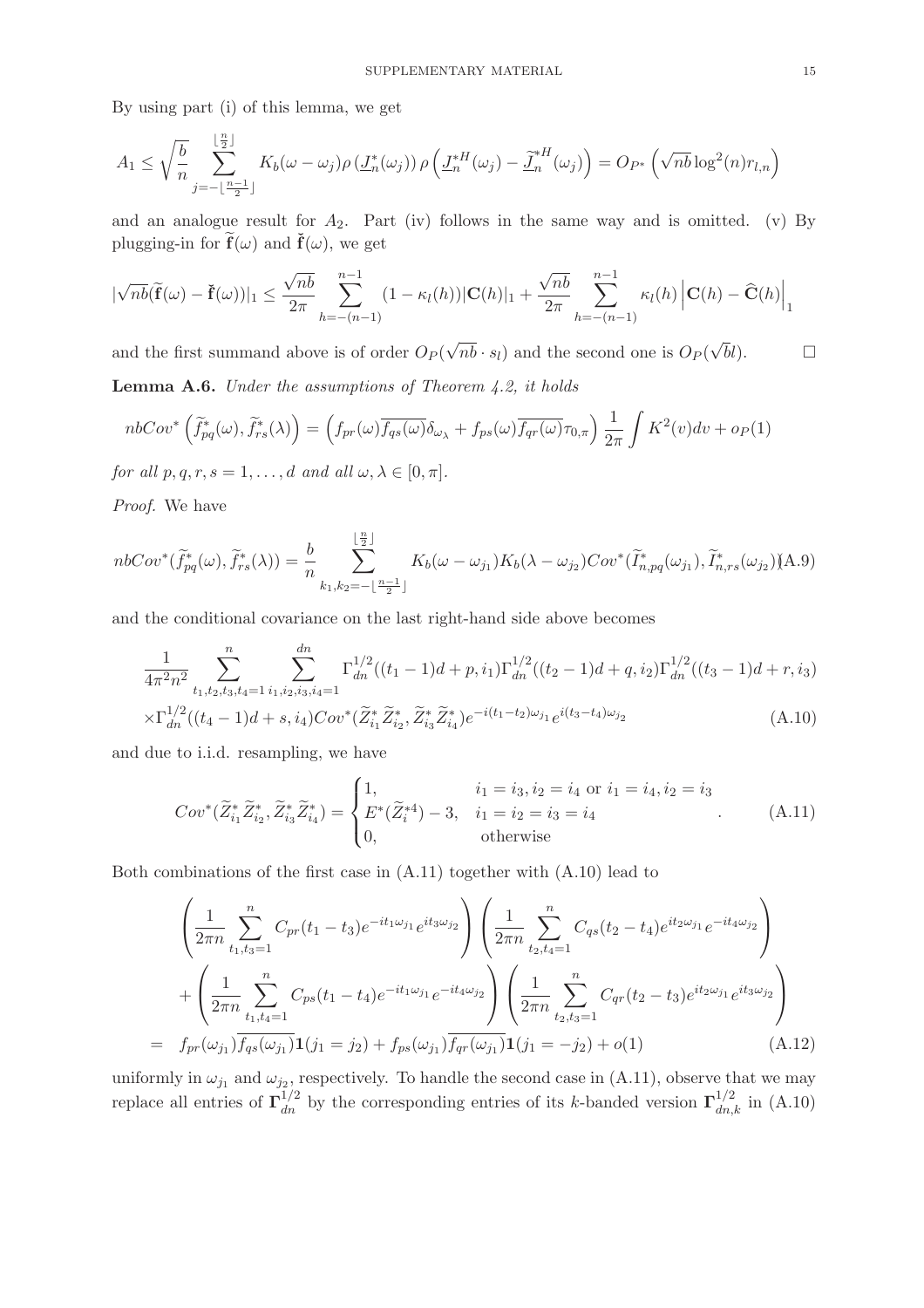by Lemma A.5. Therefore, we obtain

$$
\frac{1}{4\pi^2 n^2} \sum_{i=1}^{dn} \left( \sum_{t_1=1}^n \Gamma_{dn,k}^{1/2}((t_1-1)d+p,i)e^{-it_1\omega_{j_1}} \right) \left( \sum_{t_2=1}^n \Gamma_{dn,k}^{1/2}((t_2-1)d+q,i)e^{it_2\omega_{j_1}} \right)
$$
\n
$$
\times \left( \sum_{t_3=1}^n \Gamma_{dn,k}^{1/2}((t_3-1)d+r,i)e^{it_3\omega_{j_2}} \right) \left( \sum_{t_4=1}^n \Gamma_{dn,k}^{1/2}((t_4-1)d+s,i)e^{-it_4\omega_{j_2}} \right) \left( E^*(\widetilde{Z}_1^{*4}) - 3 \right)
$$
\n
$$
= O_P\left(\frac{k^4}{n}\right)
$$

uniformly in  $\omega_{j_1}$  and  $\omega_{j_2}$  due to the banded shape of  $\Gamma_{dn,k}^{1/2}$  and Lemma A.3. Together with (A.9), the second case in (A.11) becomes  $O_P(bk^4) = o_P(1)$  under the assumptions.

**Lemma A.7.** Under the assumptions of Theorem  $4.2$ , it holds

$$
E^* \left( \widetilde{f}_{pq}^*(\omega) \right) - \widetilde{f}_{pq}(\omega) = b^2 f''_{pq}(\omega) \frac{1}{4\pi} \int_{-\pi}^{\pi} v^2 K(v) dv + o_P(b^2)
$$

for all  $p, q = 1, \ldots, d$  and all  $\omega$ .

Proof. Straightforward calculations yield

$$
E^* \left( \tilde{\mathbf{f}}^* (\omega) \right) - \tilde{\mathbf{f}} (\omega) = \frac{1}{n} \sum_{j=-\lfloor \frac{n-1}{2} \rfloor}^{\lfloor \frac{n}{2} \rfloor} K_b (\omega - \omega_j) \frac{1}{2\pi} \sum_{h=-\lfloor n-1 \rfloor}^{n-1} \left( 1 - \frac{|h|}{n} \right) \mathbf{C}(h) \left( e^{-ih\omega_j} - e^{-ih\omega} \right)
$$

$$
+ \left( \frac{1}{n} \sum_{j=-\lfloor \frac{n-1}{2} \rfloor}^{\lfloor \frac{n}{2} \rfloor} K_b (\omega - \omega_j) - 1 \right) \frac{1}{2\pi} \sum_{h=-\lfloor n-1 \rfloor}^{n-1} \mathbf{C}(h) e^{-ih\omega},
$$

where the second term is negligible thanks to  $\frac{1}{n}$  $\frac{1}{n} \sum_{j=-\lfloor \frac{n-1}{2} \rfloor}^{\lfloor \frac{n}{2} \rfloor} K_b(\omega - \omega_j) - 1| = O(\frac{1}{nb}).$  The first term can be treated as in Lemma 7.4 in Jentsch and Kreiss (2010), which concludes this  $\Box$ 

**Lemma A.8.** Under the assumptions of Theorem 4.2,  $\sqrt{nb}(\widetilde{f}_{pq}^*(\omega_l) - E^*(\widetilde{f}_{pq}^*(\omega_l))$ :  $p, q =$  $1, \ldots, d; l = 1, \ldots, s$  converges in distribution in probability to a centered  $d^2s$ -dimensional normal distribution with covariance matrix as obtained in Lemma A.6.

*Proof.* We prove asymptotic normality only for  $\sqrt{nb}(\widetilde{f}_{pq}^*(\omega) - E^*(\widetilde{f}_{pq}^*(\omega)))$  in the following and a more general result follows from the Cramér-Wold device. First note that the quantity of interest may be expressed as a generalized quadratic form, i.e.

$$
\sqrt{nb} \left( \tilde{f}_{pq}^{*}(\omega) - E^{*} \left( \tilde{f}_{pq}^{*}(\omega) \right) \right)
$$
\n
$$
= \sum_{i_{1},i_{2}=1}^{dn} \frac{\sqrt{b}}{2\pi \sqrt{n}} \sum_{t_{1},t_{2}=1}^{n} \left( \frac{1}{n} \sum_{j=-\lfloor \frac{n-1}{2} \rfloor}^{\lfloor \frac{n}{2} \rfloor} K_{b}(\omega - \omega_{j}) e^{-i(t_{1}-t_{2})\omega_{j}} \right)
$$
\n
$$
\times \Gamma_{dn}^{1/2}((t_{1}-1)d+p,i_{1}) \Gamma_{dn}^{1/2}((t_{2}-1)d+q,i_{2}) \left( \tilde{Z}_{i_{1}}^{*} \tilde{Z}_{i_{2}}^{*} - E^{*}(\tilde{Z}_{i_{1}}^{*} \tilde{Z}_{i_{2}}^{*}) \right)
$$
\n
$$
= \sum_{i_{1}i_{2}=1}^{dn} w_{i_{1}i_{2}} (\tilde{Z}_{i_{1}}^{*}, \tilde{Z}_{i_{2}}^{*})
$$
\n
$$
= \sum_{1 \leq i_{1} < i_{2} \leq dn} W_{i_{1}i_{2}} + \sum_{i=1}^{dn} w_{ii} (\tilde{Z}_{i}^{*}, \tilde{Z}_{i}^{*})
$$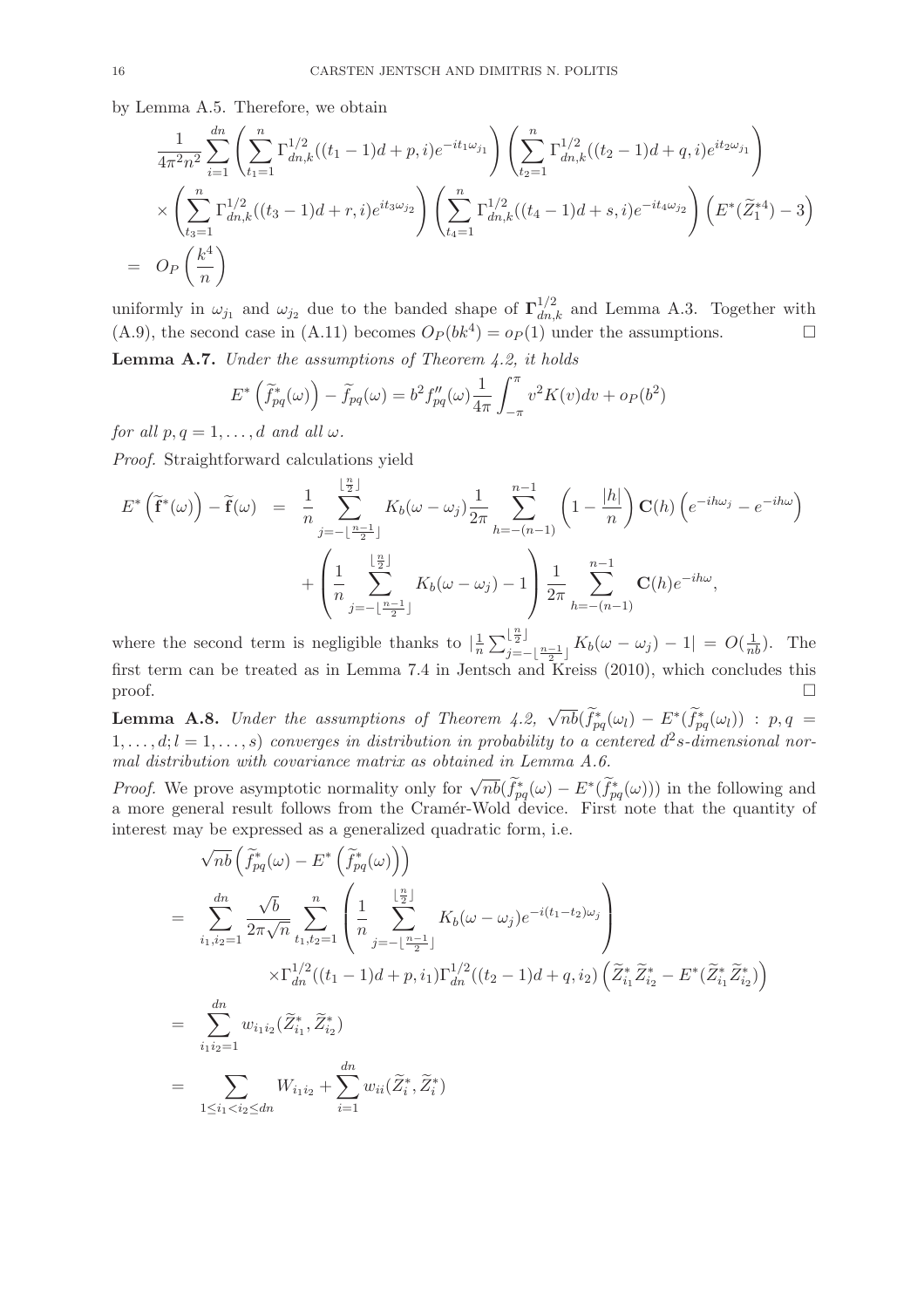with an obvious notation for  $w_{i_1 i_2}(Z_{i_1}^*, Z_{i_2}^*)$  and with  $W_{i_1 i_2} := w_{i_1 i_2}(Z_{i_1}^*, Z_{i_2}^*) + w_{i_2 i_1}(Z_{i_2}^*, Z_{i_1}^*)$ . Due to i.i.d. resampling, we can apply Theorem 2.1 of deJong (1987) to the quadratic form. It is clean by an easy computation and its variance is bounded, such that it remains to show that

$$
(i) \max_{1 \le i_1 \le dn} \sum_{i_2=1}^{dn} E^*(|W_{i_1 i_2}|^2) \to 0 \quad \text{and} \quad (ii) \frac{E^*|\sum_{1 \le i_1 < i_2 \le dn} W_{i_1 i_2}|^4}{(E^*|\sum_{1 \le i_1 < i_2 \le dn} W_{i_1 i_2}|^2)^2} \to 3
$$

hold in probability, respectively. To show (i), examplarily, we consider only the first term of  $|W_{i_1i_2}|^2$  in more detail, that is,  $|w_{i_1i_2}(\tilde{Z}_{i_1}^*, \tilde{Z}_{i_2}^*)|^2$  and we get

$$
E^*(|w_{i_1i_2}(\tilde{Z}_{i_1}^*, \tilde{Z}_{i_2}^*)|^2)
$$
\n
$$
= \frac{b}{4\pi^2 n} \sum_{t_1, t_2, t_3, t_4=1}^n \left( \frac{1}{n} \sum_{j_1=-\lfloor \frac{n-1}{2} \rfloor}^{\lfloor \frac{n}{2} \rfloor} K_b(\omega - \omega_{j_1}) e^{-i(t_1-t_2)\omega_{j_1}} \right) \left( \frac{1}{n} \sum_{j_2=-\lfloor \frac{n-1}{2} \rfloor}^{\lfloor \frac{n}{2} \rfloor} K_b(\omega - \omega_{k_2}) e^{i(t_3-t_4)\omega_{j_2}} \right)
$$
\n
$$
\times \Gamma_{dn}^{1/2}((t_1-1)d+p, i_1) \Gamma_{dn}^{1/2}((t_2-1)d+q, i_2) \Gamma_{dn}^{1/2}((t_3-1)d+p, i_1) \Gamma_{dn}^{1/2}((t_4-1)d+q, i_2) Var^*(\tilde{Z}_{i_1}^*, \tilde{Z}_{i_2}^*).
$$
\n(A.13)

The conditional variance above equals  $1 + (E^*(\tilde{Z}_1^{*4}) - 2)1(i_1 = i_2)$  and we may replace all entries of  $\Gamma_{dn}^{1/2}$  by the corresponding entries of its k-banded version  $\Gamma_{dn,k}^{1/2}$  by Lemma A.5 in the following. For any fixed  $i_1$ , we obtain by summing over  $i_2$  for the first case

$$
\frac{b}{4\pi^2 n} \sum_{t_1, t_2, t_3, t_4=1}^n \left( \frac{1}{n} \sum_{j_1=-\lfloor \frac{n-1}{2} \rfloor}^{\lfloor \frac{n}{2} \rfloor} K_b(\omega - \omega_{j_1}) e^{-i(t_1-t_2)\omega_{j_1}} \right) \left( \frac{1}{n} \sum_{j_2=-\lfloor \frac{n-1}{2} \rfloor}^{\lfloor \frac{n}{2} \rfloor} K_b(\omega - \omega_{j_2}) e^{i(t_3-t_4)\omega_{j_2}} \right)
$$
\n
$$
\times \Gamma_{dn,k}^{1/2}((t_1-1)d+p, i_1) \Gamma_{dn,k}((t_2-1)d+q, (t_4-1)d+q) \Gamma_{dn,k}^{1/2}((t_3-1)d+p, i_1)
$$
\n
$$
= O\left(\frac{k^2}{n}\right) + o\left(bk^2\right)
$$

and with use of Lemma A.3, we get for the second case

 $=$ 

$$
\frac{b}{4\pi^2 n} \sum_{t_1, t_2, t_3, t_4=1}^n \left( \frac{1}{n} \sum_{j_1=-\lfloor \frac{n-1}{2} \rfloor}^{\lfloor \frac{n}{2} \rfloor} K_b(\omega - \omega_{j_1}) e^{-i(t_1-t_2)\omega_{j_1}} \right) \left( \frac{1}{n} \sum_{j_2=-\lfloor \frac{n-1}{2} \rfloor}^{\lfloor \frac{n}{2} \rfloor} K_b(\omega - \omega_{j_2}) e^{i(t_3-t_4)\omega_{j_2}} \right)
$$
  

$$
\times \Gamma_{dn,k}^{1/2}((t_1-1)d+p, i_1) \Gamma_{dn,k}^{1/2}((t_2-1)d+q, i_2) \Gamma_{dn,k}^{1/2}((t_3-1)d+p, i_1) \Gamma_{dn,k}^{1/2}((t_4-1)d+q, i_2)
$$
  

$$
O_P\left(\frac{bk^4}{n}\right)
$$

uniformly in  $i_1$ , respectively, and both terms above vanish asymptotically for some suitably chosen sequence  $k$  which is possible by the imposed conditions. Being concerned with (ii), we consider first the numerator and get

$$
E^* \left( \left| \sum_{1 \le i_1 < i_2 \le dn} W_{i_1 i_2} \right|^4 \right) = E^* \left( \left| \sum_{\substack{i_1, i_2 = 1 \\ i_1 \ne i_2}}^{\text{d}n} w_{i_1 i_2} (\widetilde{Z}_{i_1}^*, \widetilde{Z}_{i_2}^*) \right|^4 \right)
$$

and by expanding the above expression, we see that the most contributing case is where we have four twins of equal indices. All other cases are of lower order. If we take all summands above into account, only three combinations of twins do not vanish and each of them yields const<sup>2</sup> ·  $f_{pq}^4(\omega)$ . For the denominator, we get  $(const \cdot f_{pq}^2(\omega))^2$  which concludes this proof. For details compare for instance the proof of Theorem 2 in Jentsch (2012).  $\Box$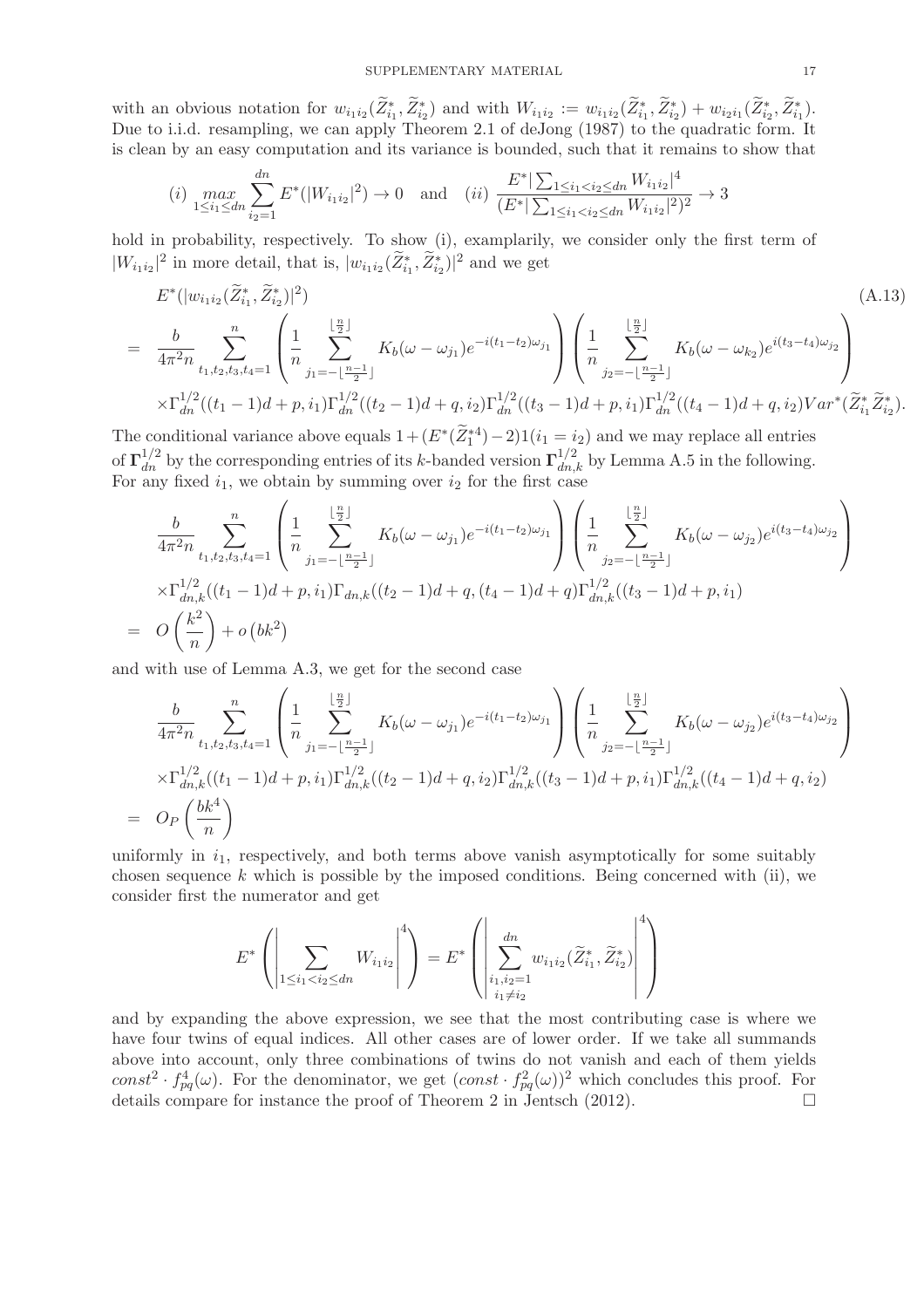#### Proof of Theorem 5.1.

Under assumptions  $(A1')$  and  $(A2')$ , we get the same bounds as obtained in Theorems 2.1, and respectively, and  $|\mathbf{C}(h)|_1 \leq d^2 \sup_{n \in \mathbb{N}} \sup_{i,j=1,\dots,d(n)} |C_{ij}(h)|$  leads to the first part of (i). By similar arguments as employed in the proof of Corollary 2.1, we get also the second part under (A3′ ) and convergence to zero in probability under the imposed conditions. Analogue to the proof of Corollary 2.1, we get (ii) and (iii) by exploiting the bound in  $(A.3)$  for the Cholesky factorization.

### Proof of Theorem 5.2.

We follow the proof of Theorem 4.1 and adopt the notation therein. First, analogue to the proof of Lemma A.1, we get for any real-valued sequence  $\underline{b} = \underline{b}(d(n))$  of  $d(n)$ -dimensional vectors with

$$
0 < M_1 \le |\underline{b}(d(n))|_2^2 \le M_2 < \infty \quad \text{for all} \quad n \in \mathbb{N} \tag{A.14}
$$

that the following holds

(i) 
$$
\underline{b}^T \left( \frac{1}{\sqrt{n}} \sum_{t=1}^n \underline{Y}_t^* \right) = \underline{b}^T \left( \frac{1}{\sqrt{n}} \sum_{t=1}^n \widetilde{\underline{Y}}_t^* \right) + O_{P^*}(\log^2(dn) d^2 \widetilde{r}_{l,n}),
$$
  
(ii) 
$$
\underline{b}^T \left( \frac{1}{\sqrt{n}} \sum_{t=1}^n \widetilde{\underline{Y}}_t^* \right) = \underline{b}^T \left( \frac{1}{\sqrt{n}} \sum_{t=1}^n \widetilde{\underline{Y}}_t^{*,k} \right) + O_{P^*}(\log^2(dn) d^2 \widetilde{s}_k),
$$

where  $\widetilde{r}_{l,n}$  is defined in Theorem 5.1 and  $\widetilde{s}_k = \sum_{k=k+1}^{\infty} {\sup_{n \in \mathbb{N}} {\sup_{n \in \mathbb{N}} {\sup_{i,j=1,\ldots,d(n)}} |C_{ij}(h)|}}$ . Both  $Op*$ -terms above vanish under the imposed conditions. Similar to the proof of Lemma A.4, we want to show asymptotic normality for  $(A.7)$  and, therefore, we have to check the Lyapunov condition (A.8). For the denominator, we get that

$$
\left(\sum_{i=1}^{dn} E^*(U_i^*)\right)^2 = \left(\sum_{i=1}^{dn} \frac{1}{n} \underline{b}^T \mathbf{J} \Gamma_{dn,k}^{1/2}(\bullet, i) \underline{b}^T \mathbf{J} \Gamma_{dn,k}^{1/2}(\bullet, i)\right)^2 = \left(\frac{1}{n} \underline{b}^T \mathbf{J} \Gamma_{dn,k} \mathbf{J}^T \underline{b}\right)^2
$$

is bounded from below and from above due to (A.14), (A3') and  $\rho(\Gamma_{dn,k}-\Gamma_{dn}) \to 0$  for a suitable sequence  $k \to \infty$  assured to exist by the imposed assumptions. For the numerator, we get

$$
\sum_{i=1}^{dn} E^*(U_i^{*4}) \le \sum_{i=1}^{dn} \frac{1}{n^2} |\underline{b}|_2^4 |\mathbf{J}\Gamma_{dn,k}^{1/2}(\bullet, i)|_2^4 O_P(d^2) = O_P(d^5 k^4/n),
$$

where Lemma A.3 for increasing time series dimension has been used. This gives

$$
\frac{1}{(Var^*(\sum_{j=1}^n U_j^*))^2} \sum_{j=1}^n E^*(U_j^{*4}) = O_P\left(\frac{d^5 k^4}{n}\right) = o_P(1)
$$

for some appropriate sequence  $k = k(n)$  that satisfies  $\log^2(dn)d^2\tilde{s}_k = o(1)$  and  $d^5k^4 = o(n)$ , which is assured to exist by  $(A1')$  with some sufficiently large  $g > 0$ . Further, we get

$$
|v^2 - \hat{v}^2| = \frac{1}{n} \underline{b}^T \mathbf{J} \left\{ E(\overline{XX}^T) - E^*(\overline{XX}^T) \right\} \mathbf{J}^T \underline{b} = \frac{1}{n} \underline{b}^T \mathbf{J} \{ \Gamma_{dn} - \widehat{\Gamma}_{\kappa,l}^{\epsilon} \} \mathbf{J}^T \underline{b}
$$
  
\n
$$
\leq \left( \frac{1}{n} \underline{b}^T \mathbf{J} \mathbf{J}^T \underline{b} \right)^{1/2} \left( \frac{1}{n} \underline{b}^T \mathbf{J} \{ \Gamma_{dn} - \widehat{\Gamma}_{\kappa,l}^{\epsilon} \} \{ \Gamma_{dn} - \widehat{\Gamma}_{\kappa,l}^{\epsilon} \}^T \mathbf{J}^T \underline{b} \right)^{1/2}
$$
  
\n
$$
\leq |\underline{b}|_2^2 \rho (\Gamma_{dn} - \widehat{\Gamma}_{\kappa,l}^{\epsilon})
$$

which concludes the proof as  $\rho(\Gamma_{dn} - \widehat{\Gamma}_{\kappa,l}^{\epsilon}) = o_P(1)$  and  $|\underline{b}_2^2| = O(1)$  by assumption.